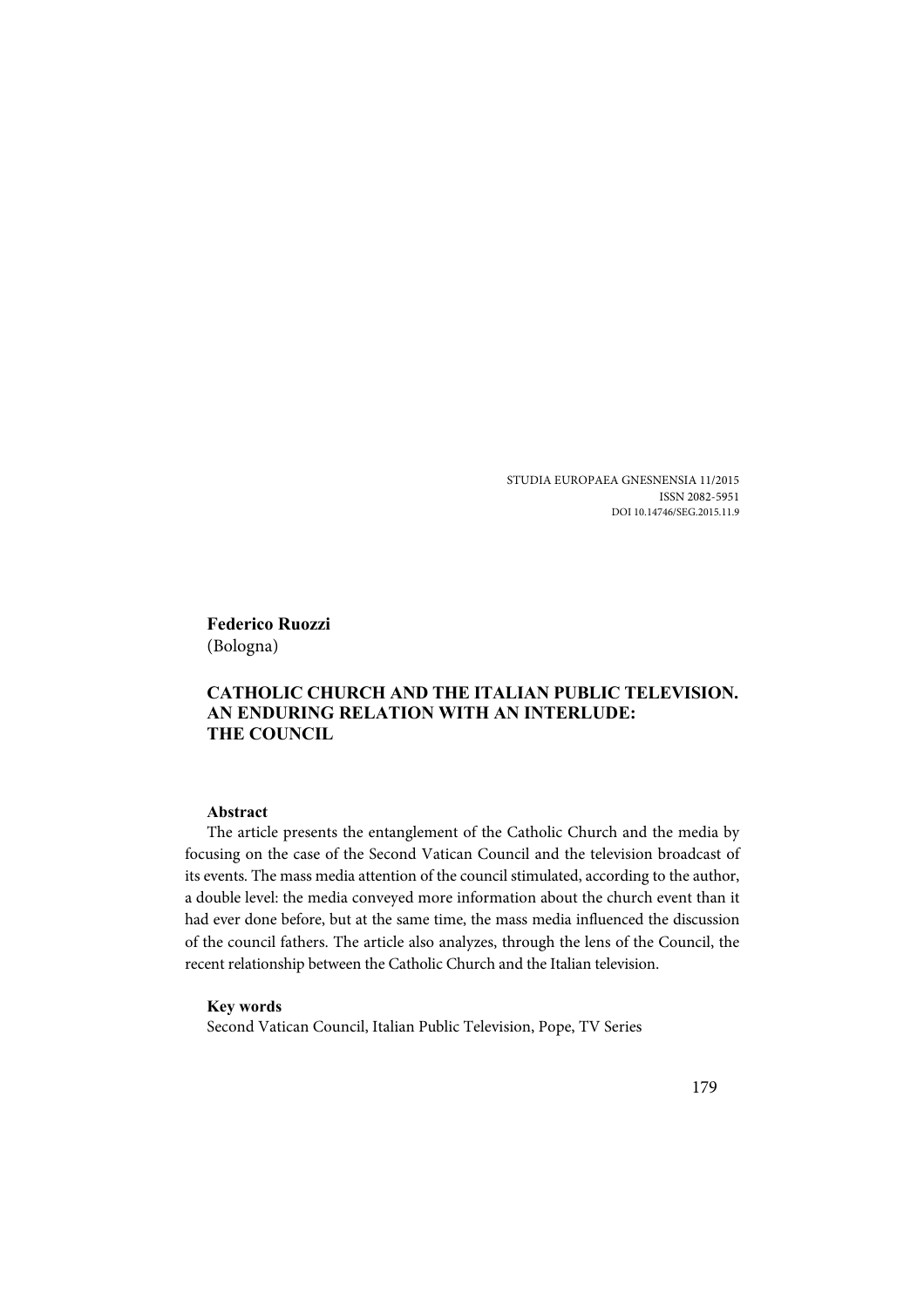"A Council deliberates documents. But not only. A Council makes history". Karl Lehmann

In the 1920s, the Holy See forbade the participation at the mass by means of radio frequency. Nowadays, more than 5 million people in Italy follow the rite on TV screens, broadcast by two channels: one public and statecontrolled (Raiuno) and one private (Berlusconi's Retequattro). Ironically, the religious channel, TV2000, owned by the Italian Episcopal conference, begun to broadcast the mass some years after its establishment<sup>1</sup>.

The last decades have shown how the religious dimension is strictly linked to the electronic media; one should mention the examples of televangelists in the U.S. or Al Jazeera in the Arab world. As a matter of fact, all the religions have been exploiting the media system: Pentecostalists, Buddhists, Jews, Hindus and many other religious movements more often promote their activities through audio-visual messages<sup>2</sup>. As a "New York Times" article underlined some years ago, "religion finds technology"3.

What about the Catholic Church? During his long pontificate (1978- -2005), Pope John Paul II paid more attention than his predecessors to the media, especially to their use as a pastoral means. Wojtyła emphasized the relevant role of modern communications in the encyclical Redemptoris *missio* (December  $7<sup>th</sup>$ , 1990) on the permanent validity of the Church's missionary mandate:

> The first Areopagus of the modern age is the *world of communications*, which is unifying humanity and turning it into what is known as a "global village". The means of social communication have become so important as to be for many the chief means of information and education, of guidance and inspiration in their behavior as individuals, families and within society at large. In particular, the younger generation is growing up in a world conditioned by the mass media. To some degree perhaps this Areopagus has been neglected. Generally, preference has been given to other means of preaching the Gospel and of Christian education, while the mass media are

<sup>&</sup>lt;sup>1</sup> The Vatican Television Centre, under the directorship of by D.E. Viganò, has collaborated also with Sky TV for some papal media-events, during the pontificate of pope Francis.

<sup>&</sup>lt;sup>2</sup> B. Meyer, A. Moors (eds.), Religion, Media, and the Public Sphere, Bloomington 2006; N. Echchaibi, From audio tapes to video blogs: The delocalisation of authority, Islam, Nations and Nationalism 17, 1, 2011, pp. 25-44; H.A. Campbell (ed.), Digital religion: Understanding religious practice in new media worlds, Abingdon-New York 2013.

 $3$  See: New York Times, May 16<sup>th</sup>, 2002. See also the dramatic use of the new media by religious terrorism: C. Uva, Il terrore corre sul video, Soveria Mannelli 2008; P. Seib, D.M. Janbek, Global Terrorism and New Media, London-New York 2010.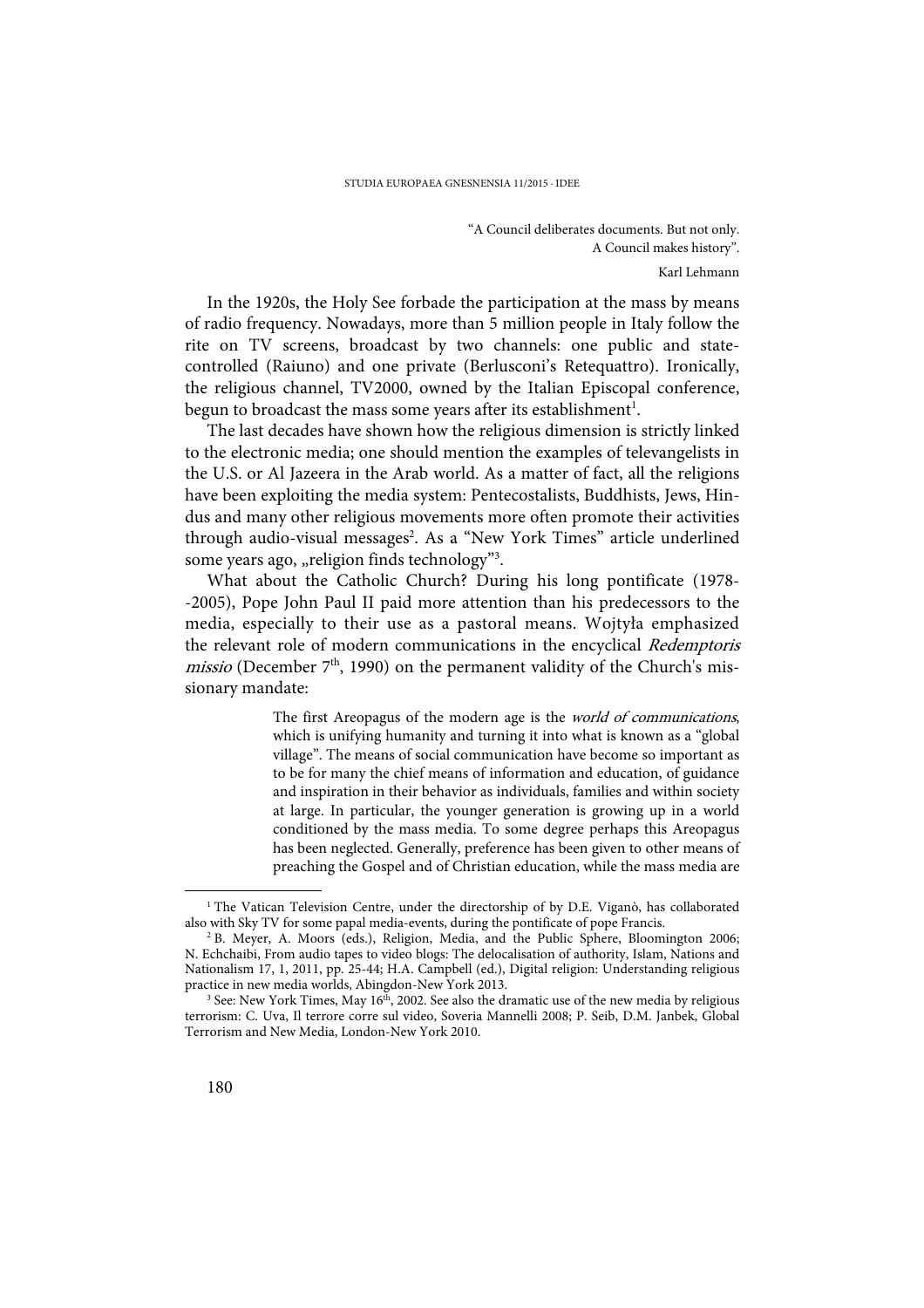left to the initiative of individuals or small groups and enter into pastoral planning only in a secondary way<sup>4</sup>.

Because of this personal positive attitude towards the media, especially towards television, Wojtyła has monopolized the study on the media and the Catholic Church; it should not be forgotten that he personally founded the Vatican Television Centre in 1983<sup>5</sup>. In fact, many sociologists, semioticians and scholars studying the media launched a new field of study dedicated to the Pope and the contemporary media system<sup>6</sup>.

However, it must not be forgotten either that the Italian public television broadcast its first official transmissions under Pius XII's pontificate, in January 3 $^{\rm rd}$ , 1954, anticipated by an apostolic exhortation on the television $^7$ , while the first Pope to be seen on screen was Leo XIII in 1896, only one year after the first official film show by the Lumière brothers<sup>8</sup>. Thus, there is a very interesting and long-standing relationship between the Catholic Church and the audio-visual media, dating back the  $19<sup>th</sup>$  century, which so far has been only marginally studied.

Question then arise regarding the religious function of television and its influence on the Catholic Church: is it only a new and powerful means of evangelization, or is it something more? Which representation has been spread by the Italian public television in their broadcasts of religious events? How has the image of Church changed in the 20<sup>th</sup> century? It goes without saying that televised material can be used now as a precious source for the historian in order to answer all these questions: "As «the age of television» itself ends, the time is ripe for us to study the medium in a serious historical manner"9 , as Graham Roberts observed in the preface to "The Historian, Television and Television History":

<sup>4</sup> John Paul II, Ecyclical Redemptoris missio, December 7th 1990 [online]. Vatican [access: 2015-05-30]. Available at: <http//w2.vatican.va/content/john-paul-ii/encylics/documents/hf\_jp-iienc\_07121990\_redemptoris-missio.html>.

<sup>5</sup> For its history, see: D.E. Viganò (ed.), Telecamere su San Pietro. I trent'anni del Centro Televisivo Vaticano, Milano 2013.

<sup>6</sup> See for instance the pages dedicated to John Paul II by D. Dayan, E. Katz, Media Events. The Live broadcasting of History, Cambridge, Mass. 1992; G. Mazza (ed.), Karol Wojtyła, un pontefice in diretta. Sfida e incanto nel rapporto tra Giovanni Paolo II e la tv, Roma 2006; F. Boni, Il corpo mediale del leader, Roma 2002.

<sup>7</sup> Pius XII, Exhortation on television, January 1, 1954, Acta Apostolicae Sedis 46, 1954.

<sup>8</sup> R. Eugeni, D.E. Viganò (eds.), Attraverso lo schermo. Cinema e cultura cattolica in Italia, 1-3, Roma 2006.

<sup>9</sup> G. Roberts, The Historian and Television: a methodological survey, [in:] G. Roberts, P.M. Taylor (eds.), The Historian, Television and Television History, Kent 2001.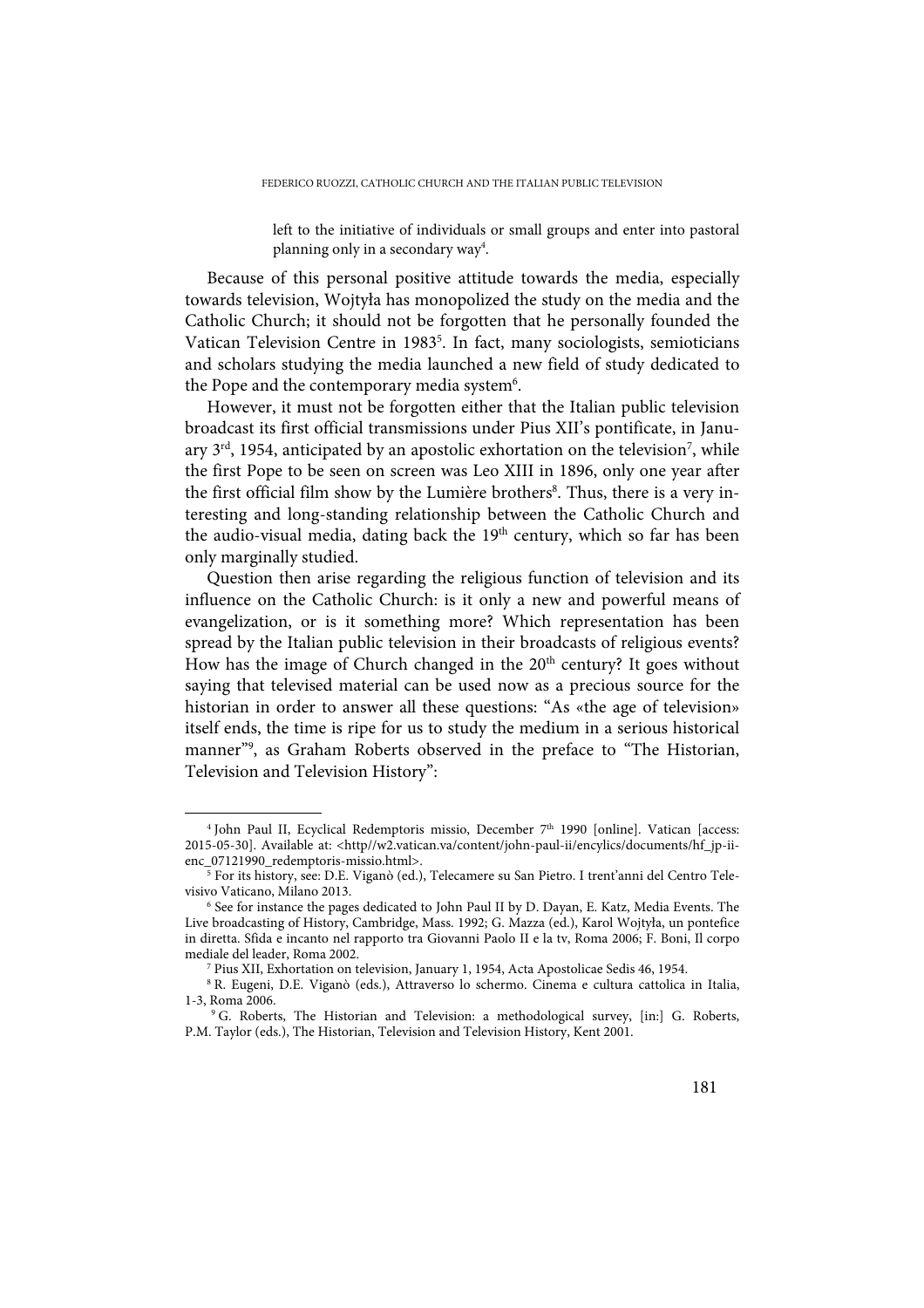Whatever can be said for the future of television, its past has not been served well by historians. Despite being the prevalent medium for information and entertainment in most advanced countries since the 1960s, there remain remarkably few serious works of history that embrace television as a primary source of information for those years<sup>10</sup>.

This essay aims at exploring the complex collaboration between the Italian Catholic Church and the media by focusing on a salient example such as the Second Vatican Council (1962-1965), which left an indelible and unique mark on the Church history, the public sphere and the Italian media.

### **THE SECOND VATICAN COUNCIL: THE GREATEST ASSEMBLY EVER. ITS HISTORY**

Before analysing the relationship between the Second Vatican Council and its representation conveyed via television, I would like to briefly outline the context of this religious event, whose 50<sup>th</sup> anniversary of conclusion (December  $8<sup>th</sup>$ , 1965)<sup>11</sup> is to be celebrated this very year by the Catholic Church.

The Second Vatican Council was held in Rome from October 11<sup>th</sup>, 1962 to December 8<sup>th</sup>, 1965; Pope John XXIII instituted it with the aim of renewing the Catholic Church and bringing it up to date with modern times (see the Italian term *aggiornamento*). Just three months after his election as a successor of Pius XII (January 25<sup>th</sup>, 1959) Pope John XXIII announced his decision to convene a Council. The so-called Vatican II started 3 years later and Pope Paul VI continued it after John's death in June 1963. The announcement of the Council was unexpected for all the bishops, all the cardinals and for the Holy See in general. Cardinals elected Pope Roncalli, hoping for a transitional pontificate: he was 77 years old! The Roman curia wanted a peaceful and quiet papacy after the second world war and the "reign" of Pope Pacelli.

<sup>10</sup> Ibidem, p. 174.

<sup>&</sup>lt;sup>11</sup> For a historical reconstruction of this event, see the five volumes edited by G. Alberigo and J.A. Komonchak (for the English edition), History of Vatican II, Maryknoll-Leuven 1995-2006. As Alberigo wrote in his preface "1965-1995: Thirty years after Vatican II": "Thirty years after the close of the conciliar assembly that took place in Rome between 1962 and 1965, it is worth asking ourselves what is the present state of knowledge of this Council, the way it unfolded, and its meaning" (ibidem, XI). For a history of this History, see: A. Melloni, F. Ruozzi, Vatican II and the History of Vatican II, [in:] S.G. Kochuthara (ed.), Revisiting Vatican II: 50 Years of Renewal, I, Keynote and Plenary Papers of the DVK International Conference on Vatican II, 31 January-3 February 2013, Bangalore 2014, pp. 102-118, and the issue dedicated to 1962-2012: la storia dopo la Storia? Contributi e prospettive degli studi sul Vaticano II dieci anni dopo la Storia del concilio, Cristianesimo nella storia 31, 2013, edited by S. Scatena.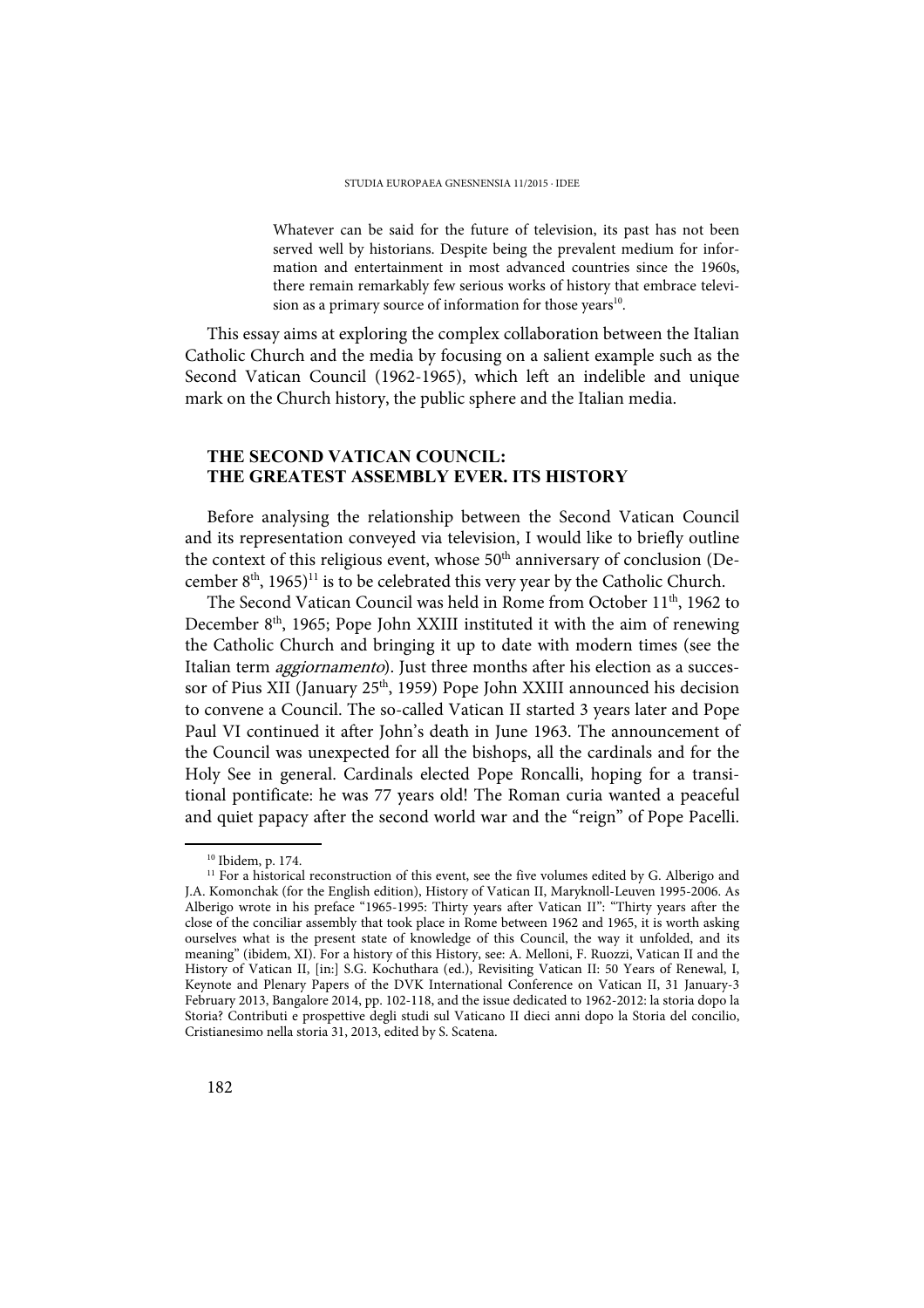Thus, Roncalli "seemed the most suitable and prudent solution"12. He proved otherwise. He did leave his mark on Church history; in fact the Second Vatican Council has generated considerable debate, mainly on its interpretation and its reception (as Faggioli writes: "The truly «ecumenical» impact of Vatican II makes the reception of the council even more complex")<sup>13</sup>, as all the important synods in the Christian history had done<sup>14</sup>. It definitively closed the Tridentine Era, opening a throroughly new one<sup>15</sup>.

For the first time in its history, 3000 Fathers gathered in Rome to discuss the Catholic Church and its relationship with modern society. Patriarchs, cardinals, bishops, and general superiors of the religious orders came from each and every Catholic corner of the world (from Africa, China, Asia), and even from countries beyond the Iron Curtain. It was an enormous event. Italian journalists, cameras and the people of Rome, for example, anxiously waited for the arrival of the train carrying Card. Stefan Wyszyński, Archbishop of Warsaw, and the Polish bishops (among whom there was the young auxiliary Bishop of Cracow, Karol Wojtyła) at the Termini station in Rome. Observers of the Oriental, Protestant and Anglican Churches came as well, together with a number of Orthodox Church observers. Countries of Asia and Africa were also well represented, for the first time in Church History. As the Jesuit John O'Malley wrote:

> The vague purposes announced for the Council thus evoked a wide range of expectations, hopes, and fears in the three and one-half years between the Pope's announcement of his decision and Vatican council II's beginning16.

When the Council started there was no clear indication of what direction it would take and which side (the Roman Curia, the future majority or minority of the Council, the Pope) would dominate.

<sup>&</sup>lt;sup>12</sup> See: G. Alberigo, Papa Giovanni (1881-1963), Bologna 2000 and A. Melloni, Papa Giovanni. Un cristiano e il suo concilio, Torino 2009.

<sup>&</sup>lt;sup>13</sup> M. Faggioli, Vatican II: The Battle for Meaning, New York-Mahwah-NJ 2012, p. 1.

<sup>&</sup>lt;sup>14</sup> See: Breve guida ai giudizi sul Vaticano II, [in:] A. Melloni, G. Ruggieri (eds.), Chi ha paura del Vaticano II?, Roma 2009, pp. 107-14; The research on the Vatican II was monitored by M. Faggioli in the review Cristianesimo nella storia. See: M. Faggioli, Concilio Vaticano II: bollettino bibliografico, Cristianesimo nella Storia 24, 2003, pp. 335-360, on the years 2000-2002; 26, 2005, pp. 743-767, on the years 2002-2005; 29, 2008, pp. 567-610, on the years 2005-2007; 31, 2010, pp. 755-791, on the years 2007-2010; 34, 2013, pp. 927-956, on the years 2010-2013.

<sup>15</sup> See: P. Prodi, Il paradigma tridentino, Brescia 2010.

<sup>&</sup>lt;sup>16</sup> J. O'Malley, Tradition and Transition. Historical perspectives on Vatican II, Wilmington 1988, p. 12.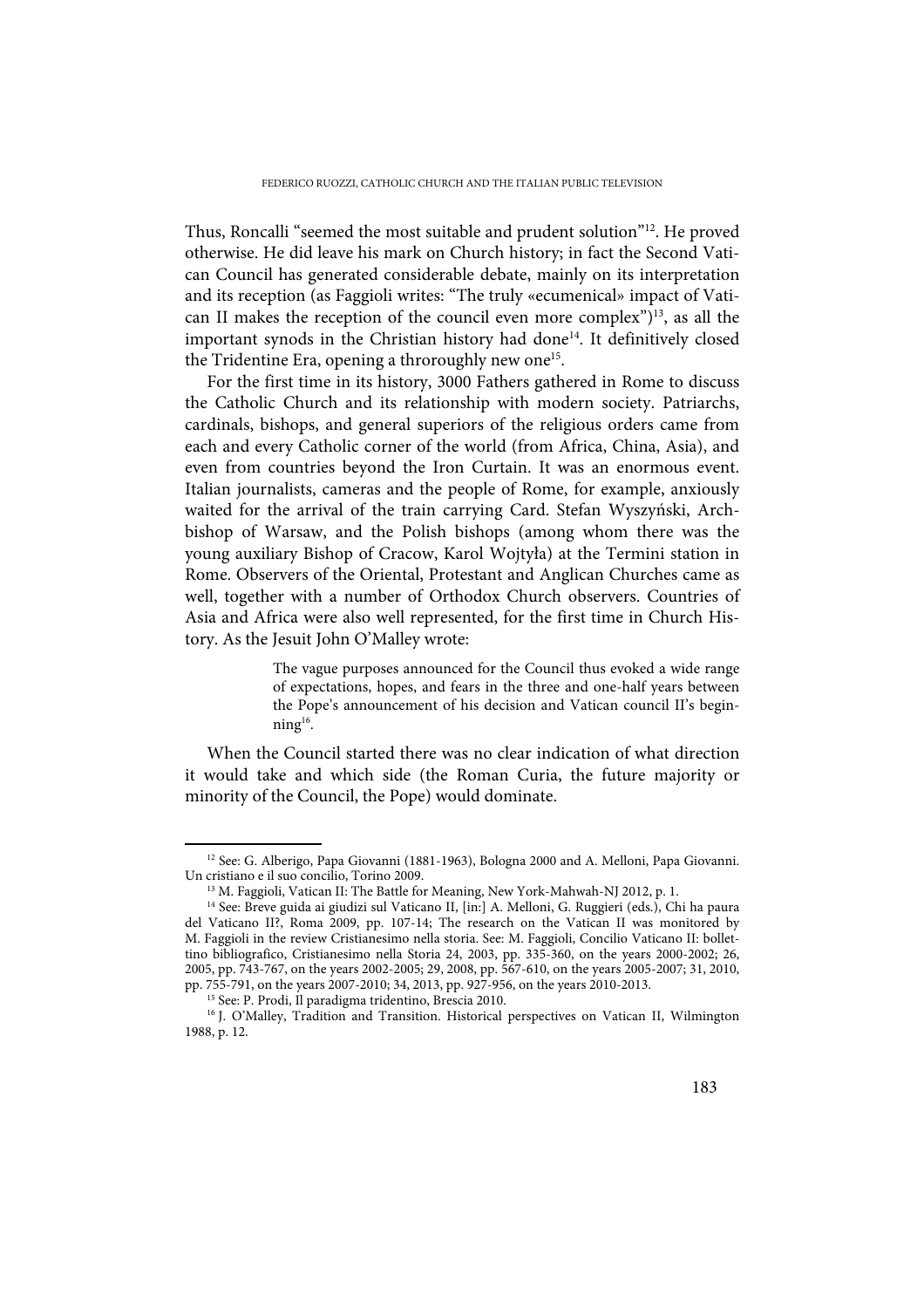In fact, Latin American, Asian, and African bishops were initially hardly able to take part in the debate which was held in Latin, the official language of the Church at that time. Although assumed to be a uniform language, it was actually diversified because of the different accents, pronunciations and inflections. Despite centuries of passive non-responsibility, active participation of the bishops signalled a profound change. The entire assembly of bishops became the soul of the Council. Shortly, the fathers began to become aware of themselves and of their role: they did not always accept the first drafts put forward by the Roman bishops, thus opening new discussions. First of all, the assembly debated all the preliminary works carried out by the Roman Curia, breaking its secular hegemony: "The assembly", as O'Malley wrote, "encouraged an examination of all aspects of ecclesiastical life and thus gave the Council an open-ended agenda<sup>"17</sup>, accepting a proposal of renewal which had been opposed for many years and confronting the profound problems of the Church and contemporary society. For the first time in the Christian history, the largest assembly had been gathered in the same place in order to discuss the future of the Church itself.

Indeed, as many journals reported, "the first and most visible characteristic of Vatican II was the large number of participants"18, as the images broadcast by Italian television demonstrated to the world.

### **THE SECOND VATICAN COUNCIL AND THE MEDIA**

For the first time in history, a council was convoked in the Media Age, and, for the first time, its images were broadcast all over the world<sup>19</sup>. Its importance

> provided the press, the radio and the new media of television with a notto-be-missed event of change within an institution, the Catholic Church, which had always held immutability as a strength<sup>20</sup>.

In fact, Italian public television (RAI) played a key role in the reception of this religious event. It must be kept in mind that the second Vatican Council

<sup>17</sup> Ibidem, p. 13.

<sup>&</sup>lt;sup>18</sup> H. Raguer, An initial profile of the assembly, [in:] G. Alberigo, J.A. Komonchak, History of Vatican II, II, p. 169.

<sup>&</sup>lt;sup>19</sup> S.M. Hoover, Religion in the Media Age, London-New York 2006; C. Deacy, E. Arweck (eds.), Exploring religion and the sacred in a media age, Farnham 2009.

<sup>&</sup>lt;sup>20</sup> M. Faggioli, Vatican II: The Battle for Meaning, p. 6.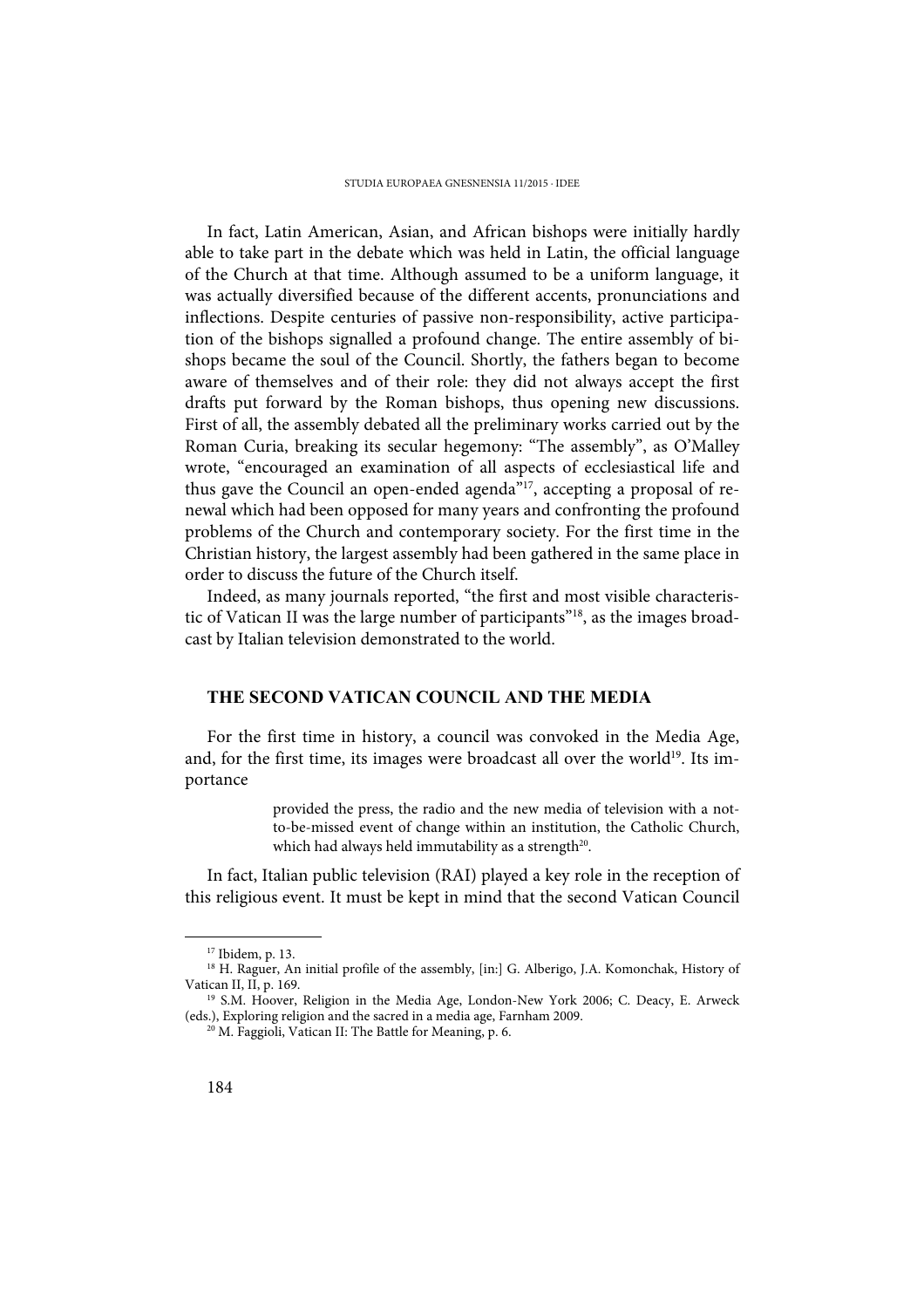was only the second important *media event* for the Italian television, after the Olympic Games held in Rome in 1960, and the first religious media event in general. Rai was under the close control of the Christian party: this control was so strong as to call its general director Ettore Bernabei with the nickname "the cardinal", in view of his relations with the Christian Democracy and the Vatican. On one hand, he was the trusty man of the politician Amintore Fanfani, who was the Prime Minister during those years, while on the other, the Substitute of the Secretariat of State, Angelo Dell'Acqua, would receive him at weekly audiences for updates on the progress of the TV project.

As a matter of fact, "the interest and expectations by the announcement of January, 1959, led the press and other mass media to undertake to keep public opinion informed"<sup>21</sup>. As already mentioned, the Council marked an important turning point in the relationships between the media and the Church itself. In fact, for the first time, the Church realized that it was impossible to communicate only through its private media, such as the journal "L'Osservatore Romano" and the Vatican Radio. In particular, John XXIII announced his intention to inform the journalists immediately about the counciliar works. Again, for the first time in the Vatican history, an Office press was created with the task of giving the journals, the reviews, the televisions and the radios in Rome a daily report. Following the conclusion of the Council, the Press Office, was turned into the actual well-known Press Room of the Holy See. This was a crucial stage in Catholic history: the First Vatican council, summoned in 1869, for example, was entirely secret and there are few traces of the events in the papers, most of which focus on the gossip from the Curia<sup>22</sup>.

Despite some initial difficulties in breaking the secular tradition of ecclesiastical secret, after 1963 the news about the Council began to circulate freely, under the pressure of the contemporary media system as well as Catholic media (especially the influential Italian newspaper "L'Avvenire d'Italia", headed by Raniero La Valle).

Moreover, the Second Vatican Council was also the first council to debate and pass a decree about the media (*Inter mirifica*, December 1963, approved with the highest number of *non placet*), recognizing their relevant role in the

<sup>21</sup> J. Oscar Beozzo, The external climate, [in:] G. Alberigo, J. Komonchak (eds.), History of Vatican I, I, pp. 357-404.

<sup>22</sup> L. Veuillot, Rome pendant le concile, 1-2, Paris 1872; C. Ceccuti, Il concilio Vaticano I nella stampa italiana (1869-1870), Roma 1970.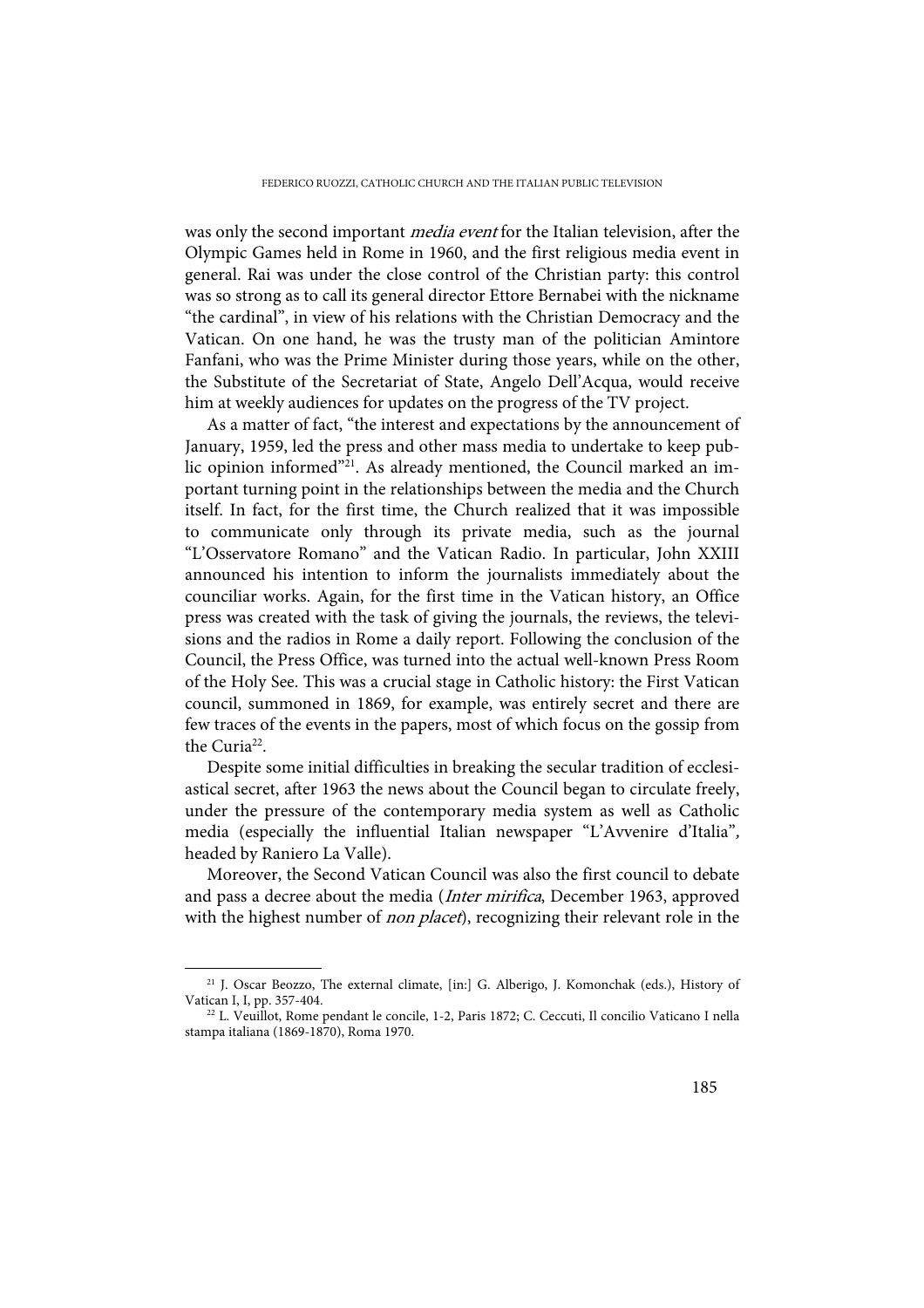contemporary society<sup>23</sup>. In those circumstances, it is evident that newspapers, radio and television offered a bulk of information, never seen and experienced during any previous Council.

## **THE TELEVISION CAMERAS AND THE COUNCIL**

Due to the importance of television for the Vatican II, televised images and news are precious research tools for the historian (alongside traditional documents such as Acta et documenta, Acta Synodalia, the documents stored in the Vatican Secret Archive and those found in local or private ones: diaries, letters etc.) $^{24}$ .

Why are television sources so important? Because Italian public television in particular provided a worldwide coverage of this event. This medium had the privilege and the control of the representation of the Council all over the world since it was exclusively responsible for all the broadcasts relating to the event. Indeed, an agreement with the Vatican was concluded. As the director of the most important Italian religious journal at that time wrote:

> The Italian television would be the only one to have free admittance in the Vatican and the coverage of every Papal event, but in exchange for this, the images had to be broadcast all over the world<sup>25</sup>.

Rai directly covered the entire event, supplying all the material to foreign televisions and radios, so the European television networks were able to show the Council live. For these reasons, Italian television made an effort in terms of equipment, journalists and technicians. They turned Saint Peter basilica into a kind of a large studio, with lights and electric systems offered by Philips, microphones, broadcasting stations, overcoming the natural audio and visibility problems that characterized the First Vatican Council, in 1869-

<sup>23</sup> See E. Baragli, Inter Mirifica, Roma 1969; the issue dedicated to the document in Centro Vaticano II – CVII, Studi e ricerche VIII, 2014, p. 1; F.-J. Eilers, Inter mirifica in Asia, Concilium 1, 2014, pp. 133-134 and J. Palakeel, Inter mirifica. The Pledge of a New Era in Church and Social Communication, [in:] S.G. Kochuthara (ed.), Revisiting Vatican II 50 years of Renewal, I, pp. 551-566.

<sup>&</sup>lt;sup>24</sup> For an in-depth analysis, see: F. Ruozzi, Il concilio in diretta. Il Vaticano II e la televisione tra informazione e partecipazione, Bologna 2012. See also: idem, India and Indian Catholicism on Italian television. The Italian television programmes about the Second Vatican Council as an opportunity to explore the local Churches away from Rome, [in:] S.G. Kochuthara (ed.), Revisiting Vatican II: 50 Years of Renewal, II, Selected Papers of the DVK International Conference on Vatican II, 31 January-3 February 2013, Bangalore 2015, pp. 29-52.

<sup>25</sup> Raniero La Valle, L'opinione pubblica e Giovanni XXIII: Essere giornalisti, Cristianesimo nella Storia 25, 2004, pp. 579-580.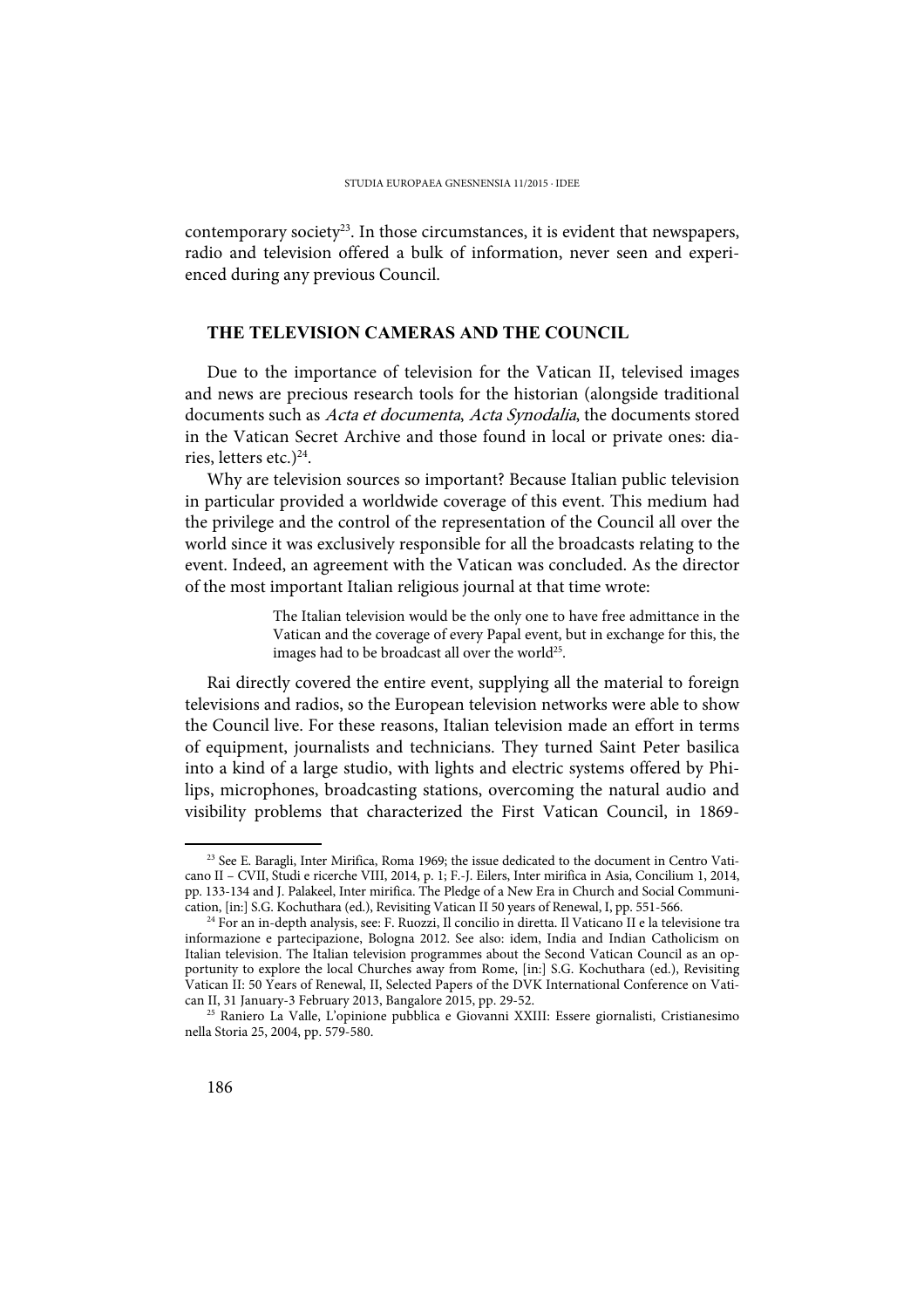-1870. The electricity that illuminated the basilica would be sufficient to power the entire Vatican State for one year. The live broadcasting of history showed to the world the celebrations, and the most importantly General Congregations of the counciliar fathers in Saint Peter's Basilica.

One striking example is the opening ceremony of the Second Vatican Council, on October  $11<sup>th</sup>$ , 1962. It ushered in the era of the worldwide transmission and its international broadcasting was made possible by Telstar, the first communication satellite launched on July  $10<sup>th</sup>$ , 1962, broadcasting the Council simultaneously to 18 international press agencies connected via Eurovision network. The material televised by the Italian broadcaster was used by 66 televisions. The airing of the opening ceremony – from 8.30 am to 1.00 pm on the Italian first channel – was Europe's longest live television report of that time. But not only: thanks to Telstar, the papal blessing at 13.30 pm was the first worldwide television connection between Europe and North-America showing such a great event after the experimental tests:

> It was a most impressive sight, enabling even the most distant observers to get an idea of what was happening and eliciting strong reaction. The festive hope of the beginning became an image the whole world could see<sup>26</sup>.

Therefore, the role of television in recording the historical and visual memory of this event has no precedent in history. More specifically, not only did the Italian television follow this religious event when the council started, in October 1962, but also during the preparation phase (from 1960 to 1962). It continued to follow the Council until the 1965, going against all the logic and rules of media events<sup>27</sup>. Since the Vatican Council was a media event that lasted for three years, it was the longest media events ever.

In particular, it used different ways to explain the Council to the public opinion, employing many television genres: weekly programmes, news, documentaries for children, documentaries on the history of the Church and the Councils, historical programmes in general, interviews with theologians, historians, and experts on ecumenism and liturgy. For example, during the preparation stage and the First Session of the Council (from September 1962 to December 1962), Rai would inform the public opinion with news reports, with live comments and direct coverage, as well as with special services and historical programmes, not only for adult audience but also for children. As

<sup>&</sup>lt;sup>26</sup> A. Riccardi, The Tumultuous Opening Days of the Council, [in:] G. Alberigo, J.A. Komonchak (eds.), History of Vatican II, II, p. 10.

<sup>&</sup>lt;sup>27</sup> See: D. Dayan, E. Katz, Media Events.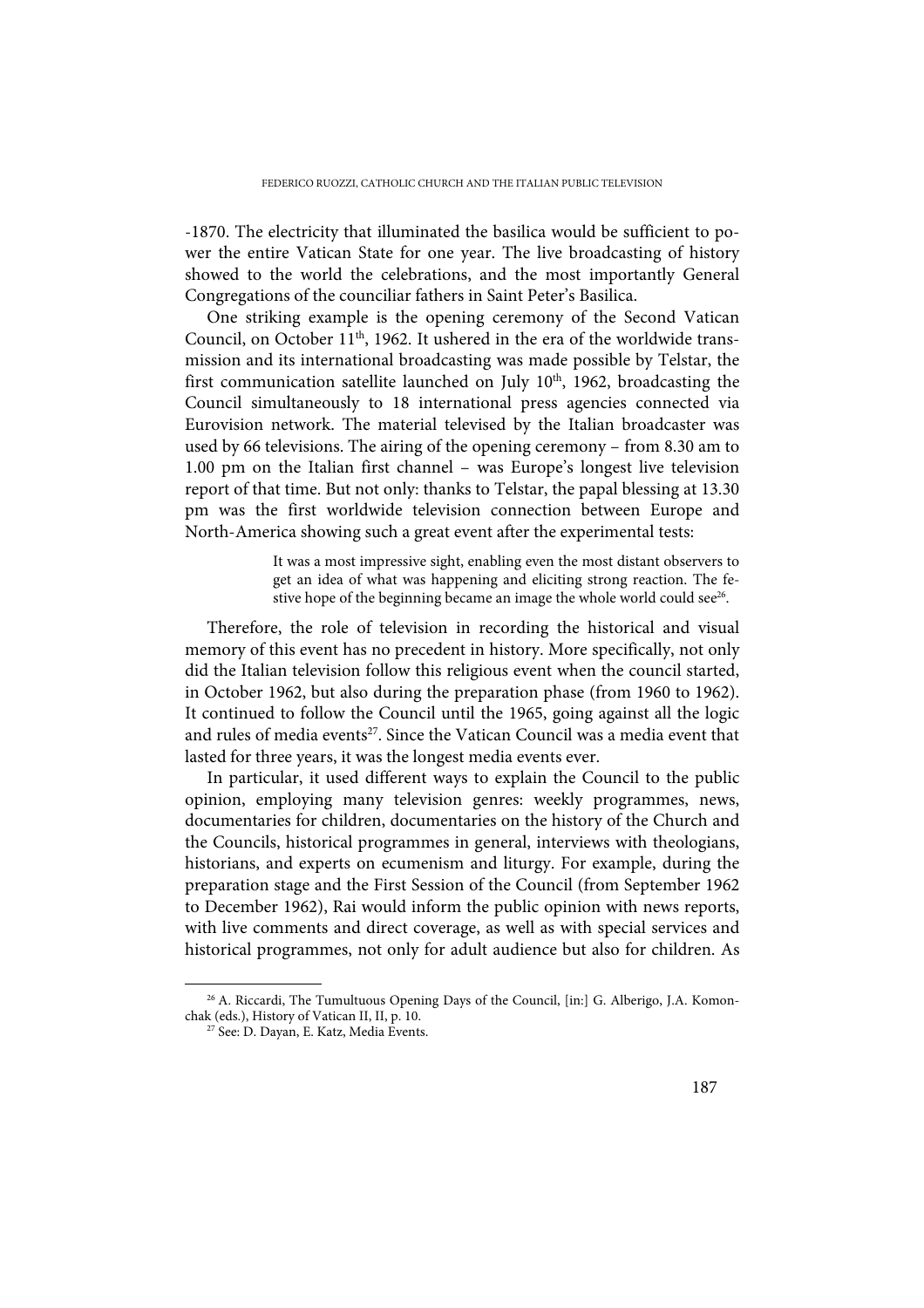previously mentioned, Italian television did develop a program addressed specially to children; this underlines the lengths to which Italian television went to communicate the event to every type of audience.

Thus, for the historian, the Italian public television service, due to its extensive coverage of the Council, is an extremely important analytical tool. In order to follow the Council, Rai TV decided to rely on experts of theology (periti) and history of the Church and Councils, such as the scholars working at the Bologna Institute for Religious Studies founded by Giuseppe Dossetti in the 1950s<sup>28</sup>. For example, Giuseppe Alberigo, one of the foremost experts on the Second Vatican Council, the chief editor of the famous "History of Vatican II" translated into seven languages, was also the author of two historical series devoted to the history of the Council and the analysis of the first session for Channel Two. The programmes produced were important because through the voices of the historians, bishops, Christian observers, and theologians, showed the Italian viewers the theological and ecclesiological debate inside the Catholic Church and taught the history of the Councils, unknown by most; some Italian faithful, interviewed by the public television in the summer 1962, confused, for example, the last Council (1869) with the last crusade.

An important element which cannot be underestimated is the airing time of these TV programmes: most of these historical transmissions were broadcast after the television news, in prime time, at 9  $pm^{29}$ . On their television screens, Italian televiewers could watch the most important transalpine theologians discussing the problems of Catholicism, condemned by the Holy Office of Pope Pius XII some years before, and now totally reinstated under John's pontificate, right after the general news.

As already observed, it was an important opportunity for Italian Catholics to acquire some knowledge in areas such as ecumenism, critical reading and analysis of the Bible, the role of the bishops or Liturgical Renewal Movements; gain direct insight into cultural, social or religious situation of the countries where the bishops came from (poverty, interreligious dialogue, religious freedom, peace and war); learn about the characteristics of Christianity in other countries (such as Germany, France, the Netherlands or

<sup>28</sup> A. Melloni (ed.), Giuseppe Dossetti (1913-1996). Studies on an Italian Catholic Reformer, Bologna Lectures 2006, Münster 2008.

 $^{29}$  1962 The year of the Council was broadcast on Channel Two on September 7<sup>th</sup>, 14<sup>th</sup> and 21<sup>st</sup>, 1962, at 9.05 pm. The church and the Council was broadcast in November ( $10^{th}$ ,  $24^{th}$ ) and December (8th, 22nd) at 10.15 pm.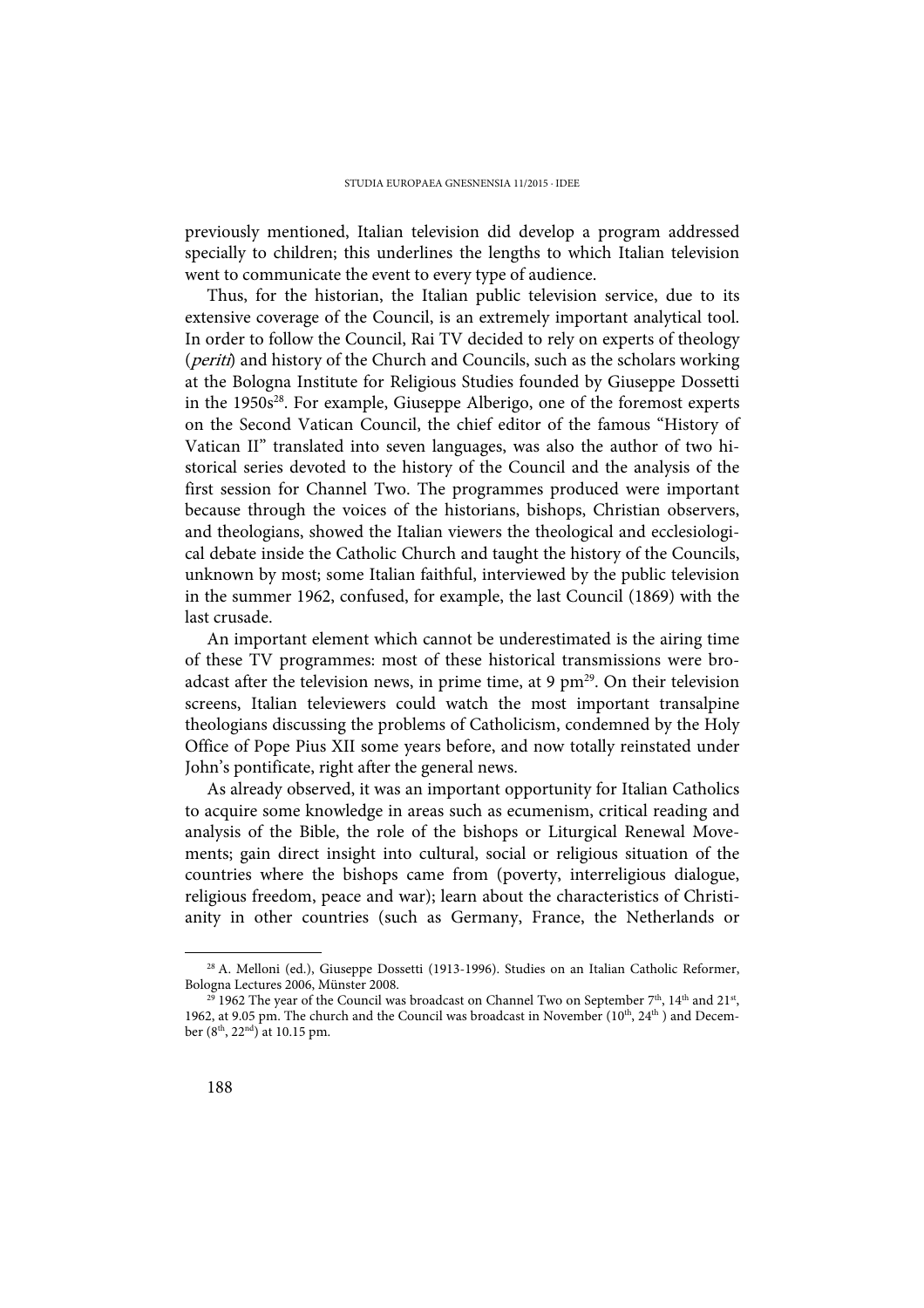United States or countries of the East), or about local churches (especially in Latin America, Africa, Asia) which were totally ignored by Italians due to their religious laziness and the traditional closeness of the Holy See and the Roman Curia, which monopolized and centralized the debate.

In conclusion, recent history has shown how the Council was layered with a variegated body of sources: not only approved texts and theological minutes and treatises, but also, for example, private papers, letters, diaries and, not least of all, images. Indeed, the Council iconography (from Council icons to frescoes, prints and engravings) is a type of document in which the appropriate questioning of the elements gathered might be useful for a full understanding of the event. It can definitely be said that the photographs from the  $19<sup>th</sup>$ -century Vatican I and audio-visual imagery of the  $20<sup>th</sup>$ -century Vatican II stand as the natural evolution of that iconography, now preserved in museums and churches all over the world, like the Menologion of Basil II describing Nicaea II, or the frescos or etchings depicting Trent. It can therefore be said that the television coverage from the years of the Council left an indelible mark on the history of television, but it was also an important factor for a deeper, multifaceted understanding of Vatican II.

The reorganization of the RAI archives (undertaken by RAI Teche), the archiving and digitization of its broadcasts, extended to include the Luce historical archive (an audiovisual archive founded in the Twenties), the new management of the Vatican film library, an initial inventory and transfer of all audiotapes at the Vatican Secret Archives, now make the material available for consultation and study. Documentation produced by television has always been underestimated by historians, and relegated to studies of mass media<sup>30</sup>, but it appears as a *source* for this event in particular, and for the history of the Church and of the Popes in the  $20<sup>th</sup>$  and  $21<sup>st</sup>$  century in general. Due to their specific nature, as it will be shown, these documents also became players in the event itself.

<sup>30</sup> See G. Roberts, P.M. Taylor (eds.), The Historian, Television and Television History, Luton 2001; C. Delporte, L. Gervereau, D. Maréchal (eds.), Quelle est la place des images en histoire?, Paris 2008.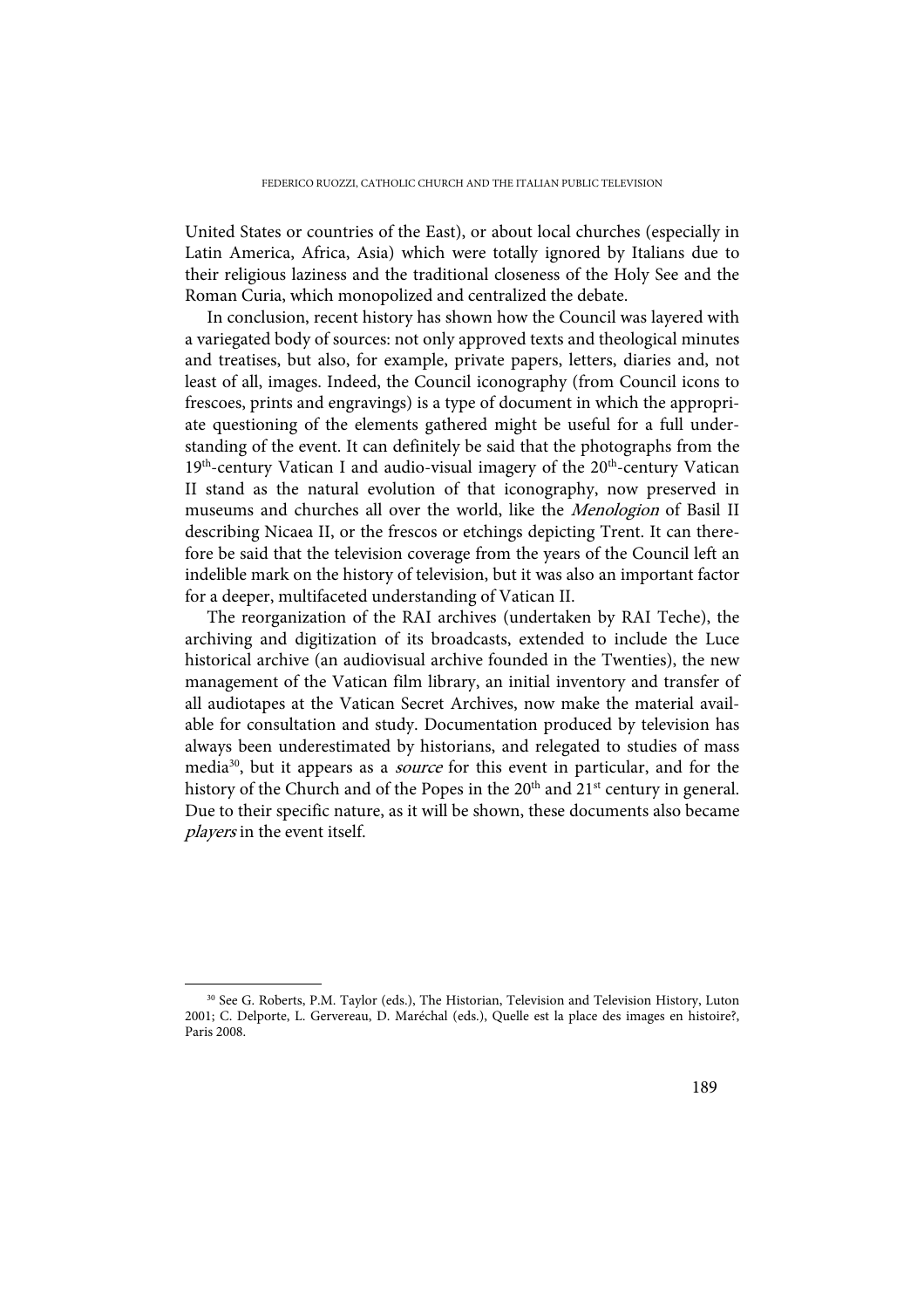# **TELEVISION AT THE COUNCIL: THE WINDOW AND THE ACTOR OF THE EVENT**

What do the audiovisual images show us? As already mentioned, the public could listen to the different voices and opinions within the Christian community, because for the first time, Italian television allowed the bishops to speak to the world through their interviews. But for the first time the television also showed a global Church, that was once invisible to the society of the  $1960s<sup>31</sup>$ . Italian public could thus see the image of the universal Catholic Church: the African, Latin American, Asian bishops together with the North American and European bishops. Television was then a window that looked onto a world unknown to and precluded from the vast majority of the televiewers; a world that through television images of the different colours of the mitres and the white mantles, of the black and violet paraments and of the golden crowns of the Eastern prelates, showed all the differences of a Church that John XXIII wanted to be just one. Unconsciously, RAI achieved a revolution: until then television had shown just single fragments of the Pope's public life or his Pastoral activities. The image of the cardinals, bishops, priests, theologians, Orthodox and Protestant delegates, or simply faithful Christians from around the world departed from the Pope's visual monopoly. Actually, Italian television had always focused its attention on him, forgetting that the Catholic Church is not only the Pope.

Italian television was also the first medium that revealed the changes decided by the Council: for example, it showed the new form of the mass which would no longer be held in Latin, and the important role of the parishioners. The images broadcast by TV gave a real and original form to the liturgical reform.

Television was not only a window on this event; given the ontological nature of the televisual images $32$ , it was also an actor of the event since no other previous Council had ever been so widespread, getting in through the Saint Peter's door. Television turned out to be a real player in the Council story, and on different levels.

<sup>31</sup> J. Bignell, A. Fickers (eds.), A European Television History, New York 2009; A. Fickers, C. Johnson (eds.), Transnational Television History. A Comparative Approach, London-New York 2012.

<sup>32</sup> See A. Grasso (ed.), Fare storia con la televisione. L'immagine come fonte, come evento, come memoria, Milano 2006.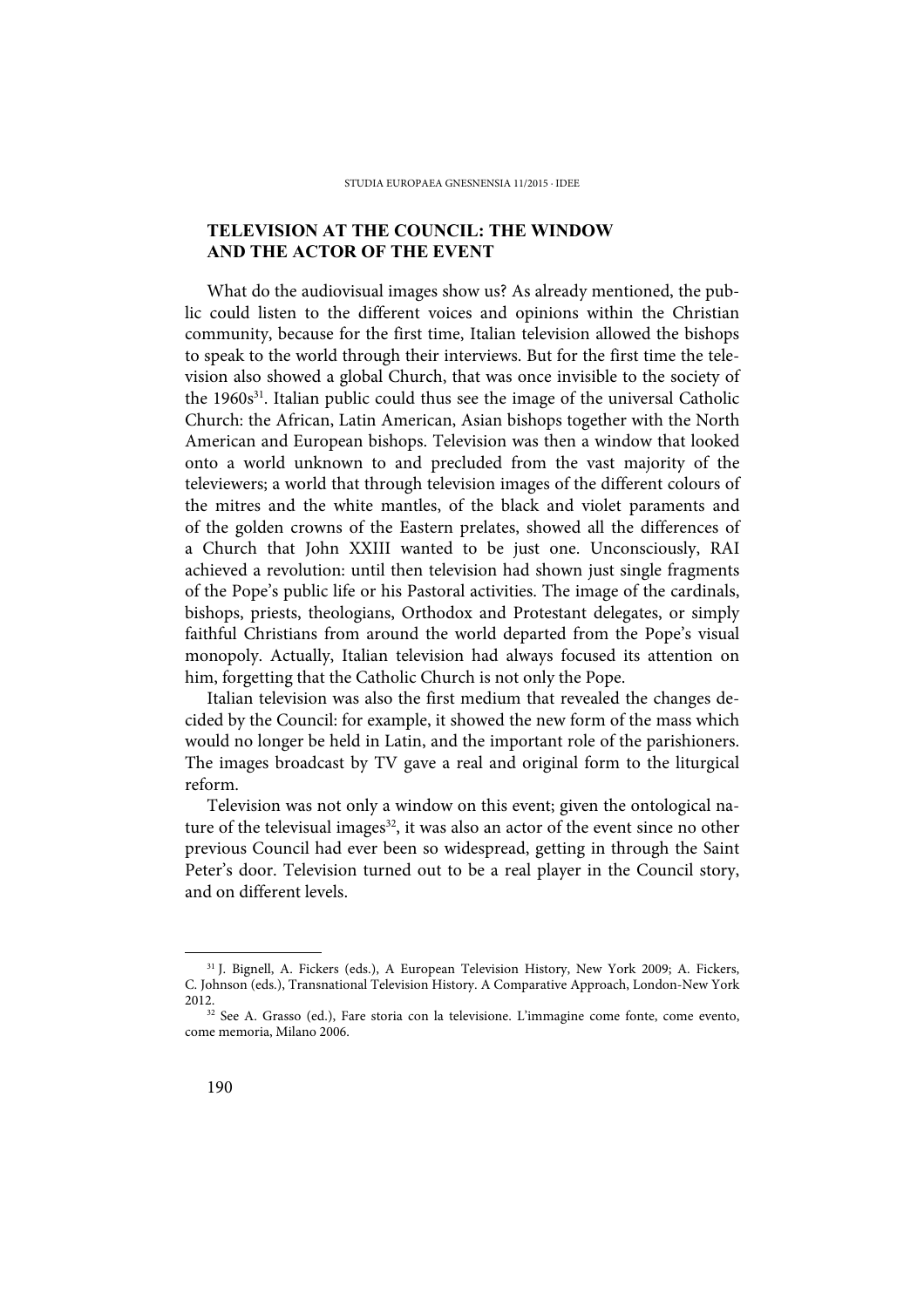FEDERICO RUOZZI, CATHOLIC CHURCH AND THE ITALIAN PUBLIC TELEVISION

On one level, it was about how television directly impacted the Council event, playing a major role, and there are clues to this in the diaries written by the Council Fathers or theologians (*peritus*, in Latin of the Curia): the role of TV was to make up for the real participation in the celebrations. Many just watched the ceremonies on TV instead of attending in person. The Lovanian theologian Moeller, for example, watched the ceremony on TV; Cardinal Giacomo Lercaro, Archbishop of Bologna (Italy), in a letter sent the same evening to his community, did not describe the grandeur and the solemnity of the ceremony<sup>33</sup>, because he assumed that it had been "watched on  $TV^{34}$ . Even Neophytos Edelby, a young bishop of the small Melkite Church, adviser and secretary to Patriarch Maximos IV Saïgh, realized that the Italian television was offering a service and in the pages of his diary he noted that the patriarch, unable to participate in the "solemn and moving" ceremony, was nevertheless able to watch it all thanks to television. Again, the French theologian Yves Congar noted in his diary that:

> Father de la Brosse, who watched the entire ceremony on TV (until 12.30), tells me that it was all lovely and that the filming and commentary were excellent. And, with Telstar (the satellite) the whole world was able to see it all, at the very moment it was taking place.

On a second level, an instance of the TV as an active actor of the Council is offered by the programme *La Chiesa a concilio* (October-December 1962) in which the constitutionalist Costantino Mortati filled the gaps in the conciliar rules on the documents rejected by the assembly. The opinions he expressed on TV screen in prime time broke the *impasse* between bishops' different interpretations of the Ordo concilii. Subsequently, when Pope Paul VI delivered his speech on peace at the conference of the United Nations in New York (October, 4<sup>th</sup> 1965), the fathers followed it directly, thanks to its live broadcast. Then, the conciliar discussion against the war was modelled on the Pope's words. Father Congar promptly wrote in his diary:

> At 2.15 pm we saw the Pope's arrival in New York (2:27 pm): live on TV. So we were witnesses of the very moment in which the event occurred. Fantastic<sup>35</sup>.

<sup>33 &</sup>quot;TV sul Concilio. Papa Giovanni stanco, preoccupato e grave. La bontà gli si legge in viso. Lo spirito di grazia profonda, autentica (?) in tutta la sua persona. La breve parte orientale della cerimonia incarna l'ecumenicità della Chiesa. Ma non ci si può nascondere che le strutture sono proprio latinamente latine". Cfr. il diario di Ch. Moeller, 11 ottobre 1962 (Fscire Archive, Bologna).

<sup>34</sup> G. Lercaro, Lettere dal concilio 1962-1965, G. Battelli (ed.), Bologna 1980, p. 62.

<sup>35</sup> Y. Congar, Diario del concilio, II, Cinisello Balsamo 2005, p. 351 (October 4th 1965); orig. ed.: Paris 2002.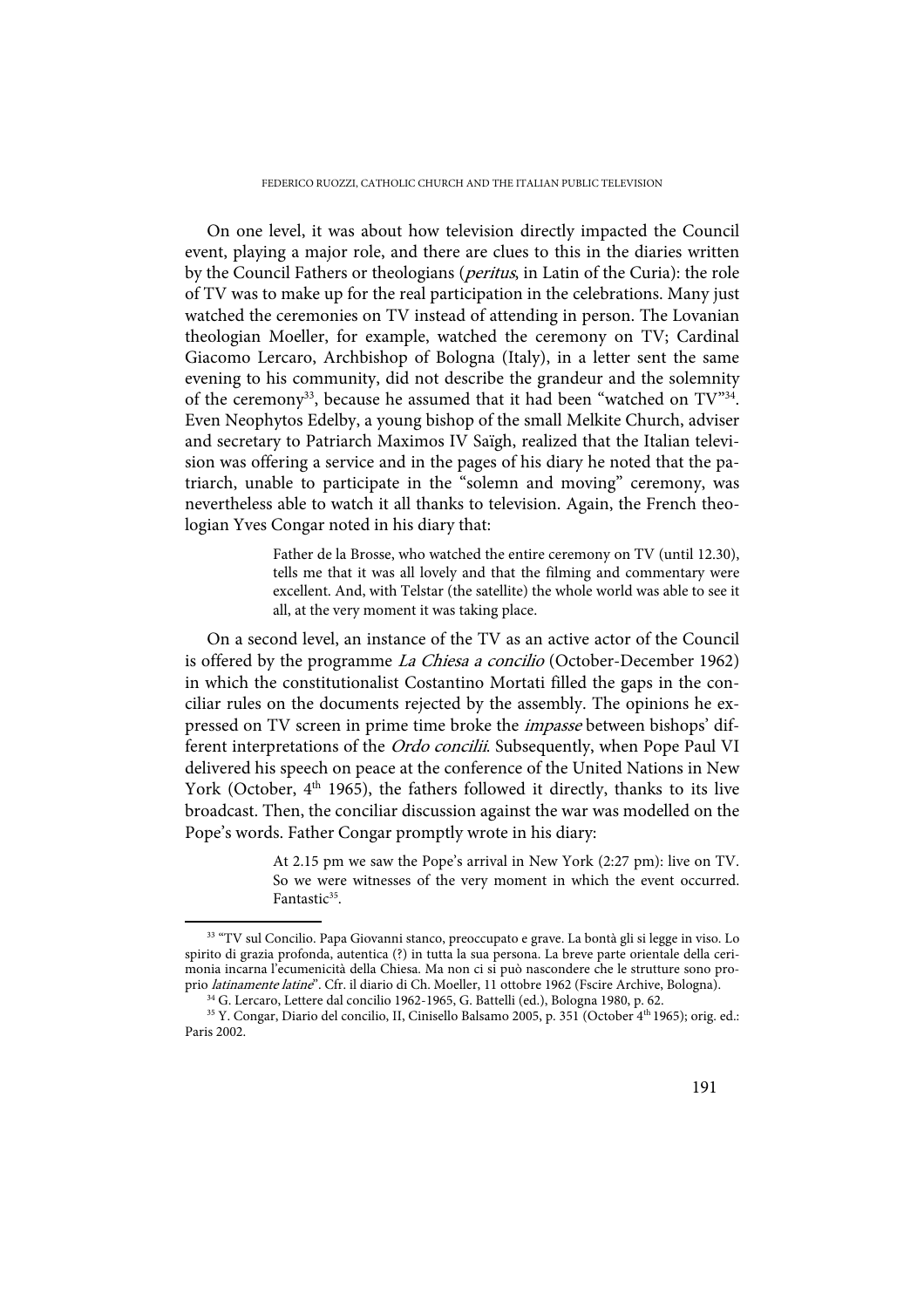If the information conveyed by the "small screen" acted as an effective agent within the Council (ab intra), this was even truer for the outside world (ab extra). As a matter of fact, the public opinion was informed through the press, the radio, and also through the television of what the Catholic Church was doing; the Council Fathers had to act accordingly, taking into consideration the public opinion formulated by an attentive and well-informed audience: these viewers were not simply passive spectators of the show, "but through the news media also acted as a sounding board, with undeniable results"36.

The impact of television or radio information on the Council debate, and on how the public perceived it, can be observed in a discussion that took place in February 1965, in the De religionibus not christianis group. Congar noted in the pages of his private diary dated February 26<sup>th</sup>, 1965:

> Willebrans explain that the Arabs of the Middle East (we have their vivid reactions to hand) were irritated by the Arabic propaganda broadcast by Israeli radio, which they listen to a lot. And that radio repeated like a refrain that the Council has recognized the innocence of the Jews<sup>37</sup>.

### Then, on September 15<sup>th</sup>, 1965, he noted:

The Pope also wanted the Muslim world to be better informed not only on this issue but in general on the work of the Council. We tried to give correct information and explain things on the radio, to gather some influential experts who would have a positive effect on the public opinion<sup>38</sup>.

Thus, the mass media attention on this event created an unexpected relationship of centripetal and centrifugal forces: from an internal to external perspective, the media (radio, paper, but above all, television) conveyed more information about the conciliar events and about what happened inside than had ever been done before; from an external to an internal perspective, mass media influenced the Council fathers themselves, orienting their discussion.

<sup>36</sup> Ibidem, p. 168.

 $37$  Ibidem, II, p. 281 (February 26<sup>th</sup> 1965).

<sup>&</sup>lt;sup>38</sup> Ibidem, II, p. 329 (September 15<sup>th</sup> 1965). See also: March 1<sup>st</sup> 1965.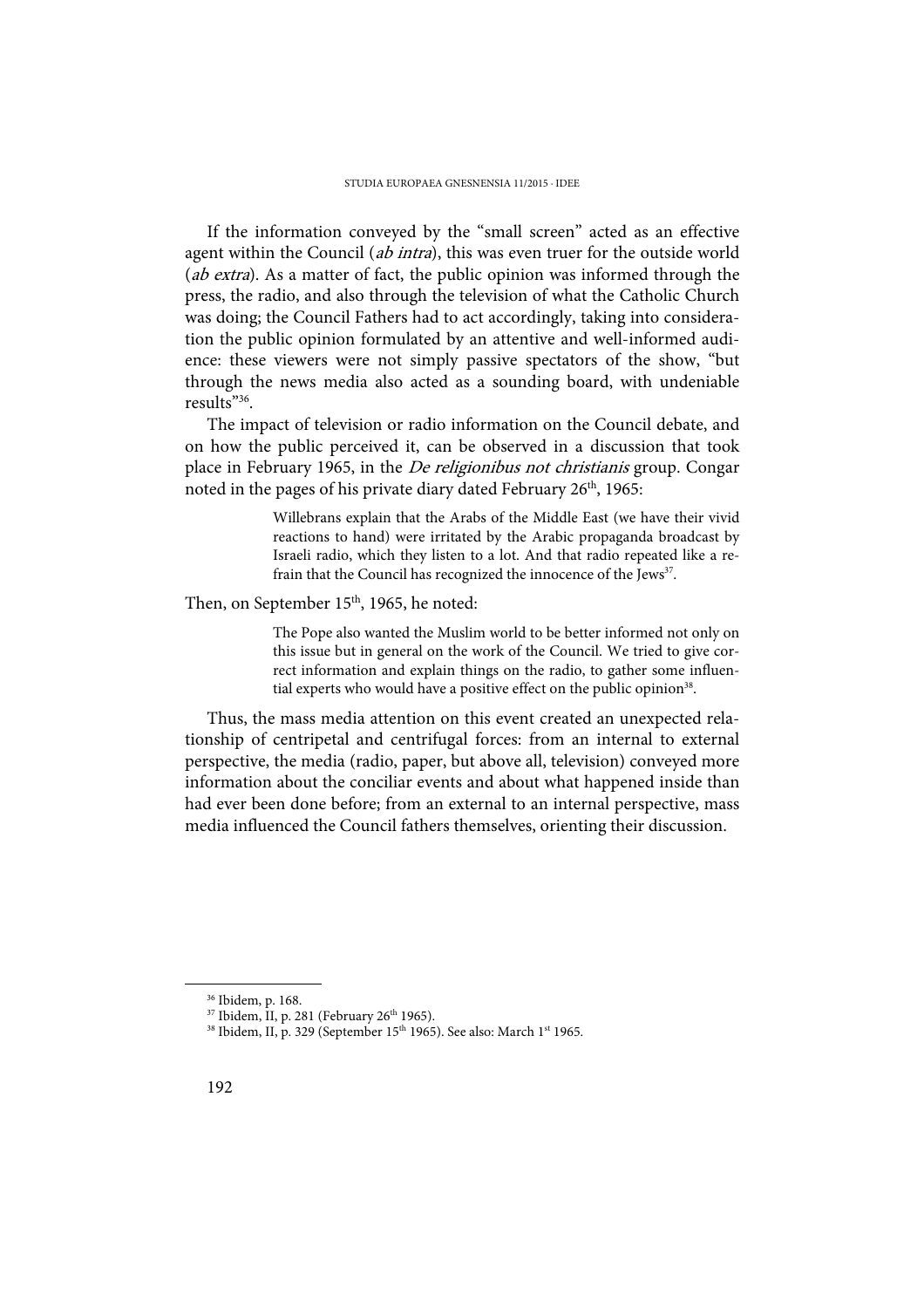# **ITALIAN TELEVISION AS A COLLECTIVE DIARY OF CATHOLICISM**

For the way it appeared and for what it offered, television can be compared to sources such as memoirs. Thus, it is somehow the equivalent of the personal diaries written by the Council Fathers during their stay in Rome<sup>39</sup>.

The television source, then similar to Fathers' Council diaries and private memoirs, offers the reader/viewer a story that adds colour to those moments, making them take form and softening any stiffness. And just like the private diaries written for Vatican II, the television source also distances itself from a merely assertive function, which characterized, for example, the diaries of the Council of Trent. Like all these sources, even if it presents just a partial, subjective, biased, incomplete, or abundant view – and in any case controlled by the narrator, who is not singular but becomes plural in this case, it is still essential "to make the history of the Council as a Council"40.

One key difference distinguishes the nature of these sources. While the private papers reveal the point of view of the individual (cleric, expert, observer, layman), the "television of the Council" (as we can call the Italian television project relating to the Council conceived by Rai TV) can be seen as a large collective "council diary", a useful and unpublished "memoir of the entire assembly" in a broad sense. It is simultaneously a *pro memoria sua* diary, a Council leader's diary, a theologian's diary, a layman's diary, a journalist's and an observer's diary<sup>41</sup>. The polyphony of the voices of interviewees allows the researcher who wants to listen to grasp the Council's overall dimension, not to mention the climate of that experience of communion and the assessment of the developing *opinio communis*. Additionally, this collective diary contains significant misgivings, mediations and contradictions and, at the same time, it also follows the inherent logic of television (time factor, compression, simplification, synthesis, schedule) and of the audio-visual image itself (with its signs and codes: framing, edits, cuts, direction), adding further interpretations.

The importance and novelty of the space and the pulpit that television granted to the Council can also be observed – as already mentioned – in the

<sup>39</sup> Cfr. M.-D. Chenu, Notes quotidiennes au Concile, A. Melloni (ed.), Paris 1995; L. Kenis, Diaries. Private Sources for a Study of the Second Vatican Council, [in:] D. Donnelly, J. Famerée, M. Lamberights, K. Schelkens (eds.), The Belgian Contribution to the Second Vatican Council, Leuven 2008, pp. 29-54.

 $40$  Ibidem, p. 13 (see the Italian version: Bologna 1996).

<sup>41</sup> Ibidem.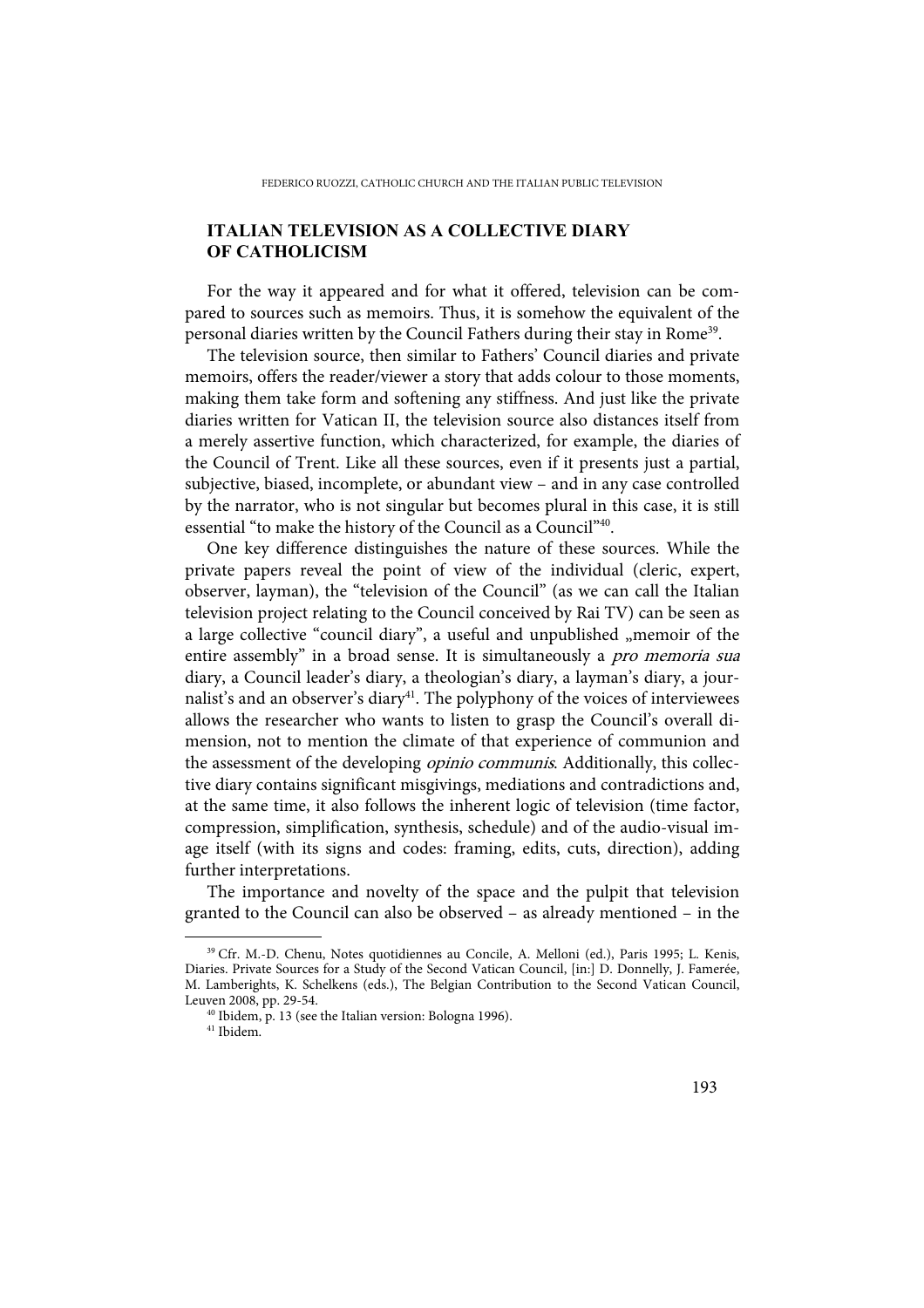fact that the people interviewed wrote down in their diaries the frequent requests for interviews, not only made by the Italian television, but above all by foreign broadcasting companies. Willebrands, Lercaro, Câmara, Tucci, Semmelroth, Schillebeeckx, Congar, Schutz are just some of the examples<sup>42</sup>.

Congar gave so many interviews and was a guest on so many TV shows that when he happened to take a taxi on November  $21<sup>st</sup>$ , 1962, to go to the RAI studios for a Sunday programme with several observers, it was not until he arrived that he realized he had made a mistake, confusing the dates of his several appointments<sup>43</sup>.

In particular, these cases show how the Council television was not just a window – if I may be allowed the expression – onto that great assembly, that promise – as Grasso and Scaglioni wrote – typical of information broadcasts<sup>44</sup>, but also a real player, an agent of history, able to intervene actively in the very event<sup>45</sup>.

The decisive role that television played in the Council is therefore clear: not just as an information box but as a medium operating on different levels of participation and perception.

## **WHAT IS THE IMAGE OF THE CATHOLIC CHURCH NOW ON TV: FROM JOHN PAUL II TO POPE FRANCIS AND THE CASE OF RELIGIOUS TV SERIES**

The image of the Church that this event showed on television was totally new. The construction of the Church image after the birth of Italian television can be divided in two different phases, where the Council represented a new and important interlude. In general, before the Council, all the media were inclined to underline the "ornamental or sentimental dimension of religion, often in contrast with the modernity or in an ideological way"<sup>46</sup>,

<sup>42</sup> See for example, J. Willebrands, Les agendas conciliares de mgr J. Willebrands, trans. L. Declerck, Leuven 2009; G. Lercaro, Lettere dal concílio; H. Camara, Vaticano II: Correspondêcia conciliar. Circulares á família do São Joaquim, L.C. Marques (ed.), Obras completas: 1/1 1962- -1964, Recife 2004; R. Tucci, Diario del concilio (Archivio Fscire); O. Semmelroth, Diario del concilio (Archivio Fscire); Y. Congar, Mon Journal du Concile, Paris 2002 and K. Schelkens, The Council Notes of Edward Schillebeeckx 1962-1963, Leuven 2011.

<sup>&</sup>lt;sup>43</sup> Y. Congar, Diario del concilio, I, p. 257 (November, 21<sup>st</sup> 1962). Cfr. ibidem, p. 260 (November  $25^{th}$  1962).

<sup>44</sup> A. Grasso, M. Scaglioni, Che cos'è la televisione, Milano 2003, p. 95.

<sup>45</sup> P. Sorlin, L'immagine e l'evento. L'uso storico delle fonti audiovisive, Torino 1999.

<sup>46</sup> See: G. Ambrosio, Quale immagine della chiesa attraverso i media? Le linee di fondo, [in:] La Chiesa e i media, Milano 1996, p. 151.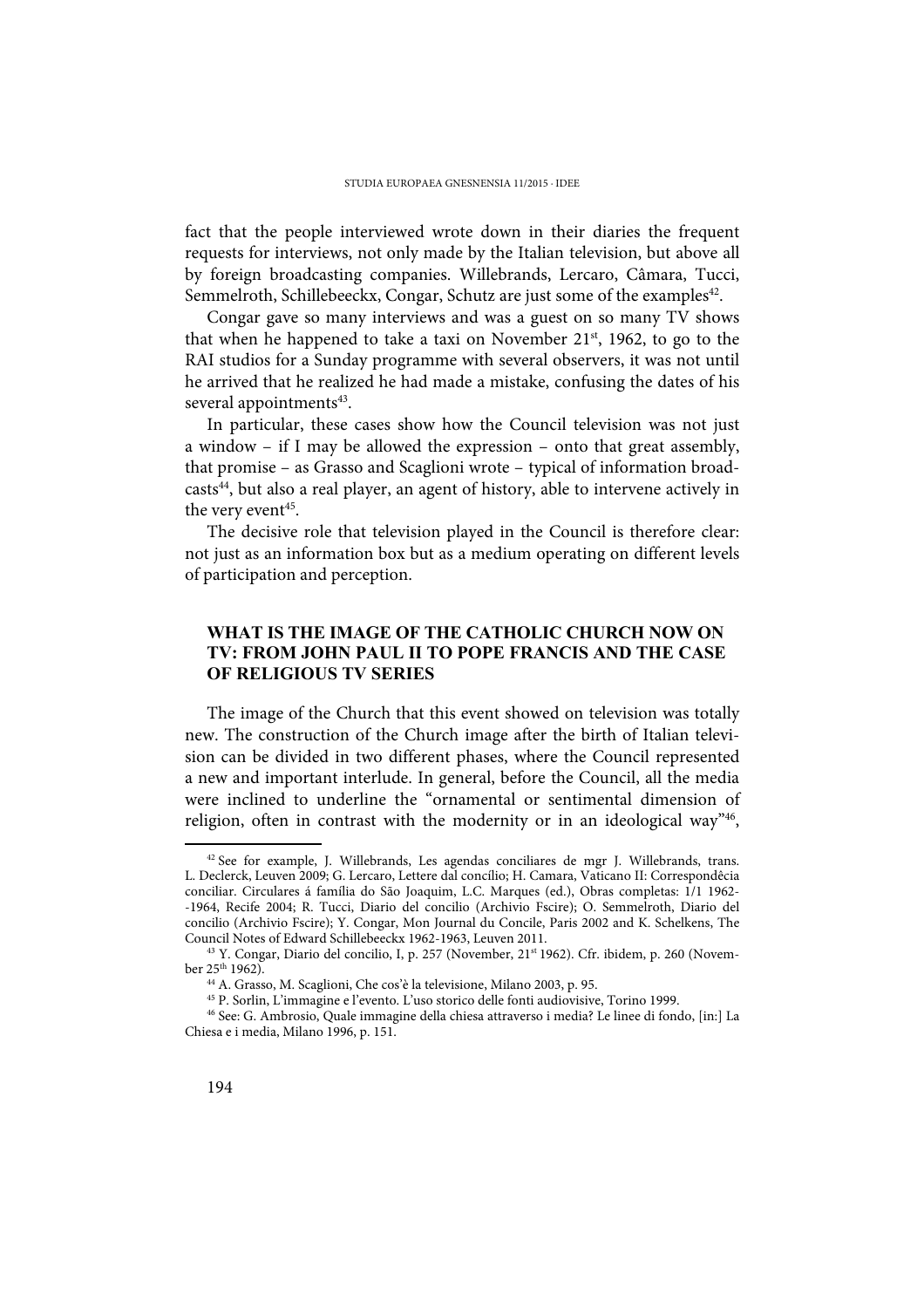following the stereotypical image of traditional and popular culture. After the Second Vatican, on the one hand, media have paid more attention to the religious dimension, and, on the other hand, the Church has opened itself to the contemporary media society, using it more consciously.

However, if, during the three years of the Council, Italian television showed the Catholic Church in its universality, with its problems, its hopes, its natural different opinions, then after this event Italian television has concentrated again on the image of the Pope, dimming the collegiate church status, the ecumenical dimension, and the different voices inside the Catholic world<sup>47</sup>. Diachronically, we can see that the television program schedule has shifted its focus back exclusively to the Pope, to the grand solemn events (such as the funeral of the Pope, the conclave and the Pope's election, the Jubilee or the festive celebrations), or to few charismatic figures (such as certain promoters of religious movements), completely neglecting the religious, theological and ecclesiological analysis.

As anticipated in the introduction, the visual monopoly of the Pope was emphasized in particular during the past decades, due to the great charisma of Pope John Paul II. He used all the media and his personal presence to spread the evangelical message, through his pilgrimages, his body, his physicality, his suffering, carrying out a genuine communicative revolution, for a Pope. Now the media have pointed their cameras at Pope Francis. He is more prepared to face the journalists, more spontaneous and instinctive than his predecessor pope Benedict XVI. An analyst as Henri Tincq wrote that "Jorge Mario Bergoglio a révolutionné la manière de communiquer des papes<sup>"48</sup>, that is, he has revolutionized the ways Popes communicate. Nevertheless, if John Paul II and Francis are similar because they have both embraced the media, the approach of these two popes is really different. It is impossible not to perceive how the journalists and the televisions exploited the disease of John Paul II, taking advantage of his personality and fame. On the other hand, Pope Francis gives the impression of being able to use the media and not be used by them, rejecting any kind of exploitation and manipulation:

> Depicting the pope as a sort of Superman, a star, is offensive to me. Mythologizing and idealizing him, he said, is a kind of "aggression" (…).

<sup>47</sup> See: F. Ruozzi,Voci e immagini della fede: radio e tv, [in:] A. Melloni (ed.), Cristiani d'Italia 1861-2011. Chiese, Società, Stato, I, Roma 2011, pp. 471-486.

<sup>48</sup> H. Tincq, Le pape François est devenu le roi de la com' [online]. Slate France [access : 2014- -03-12]. Available at: <http://www.slate.fr/story/84459/pape-francois-communication-twitter>.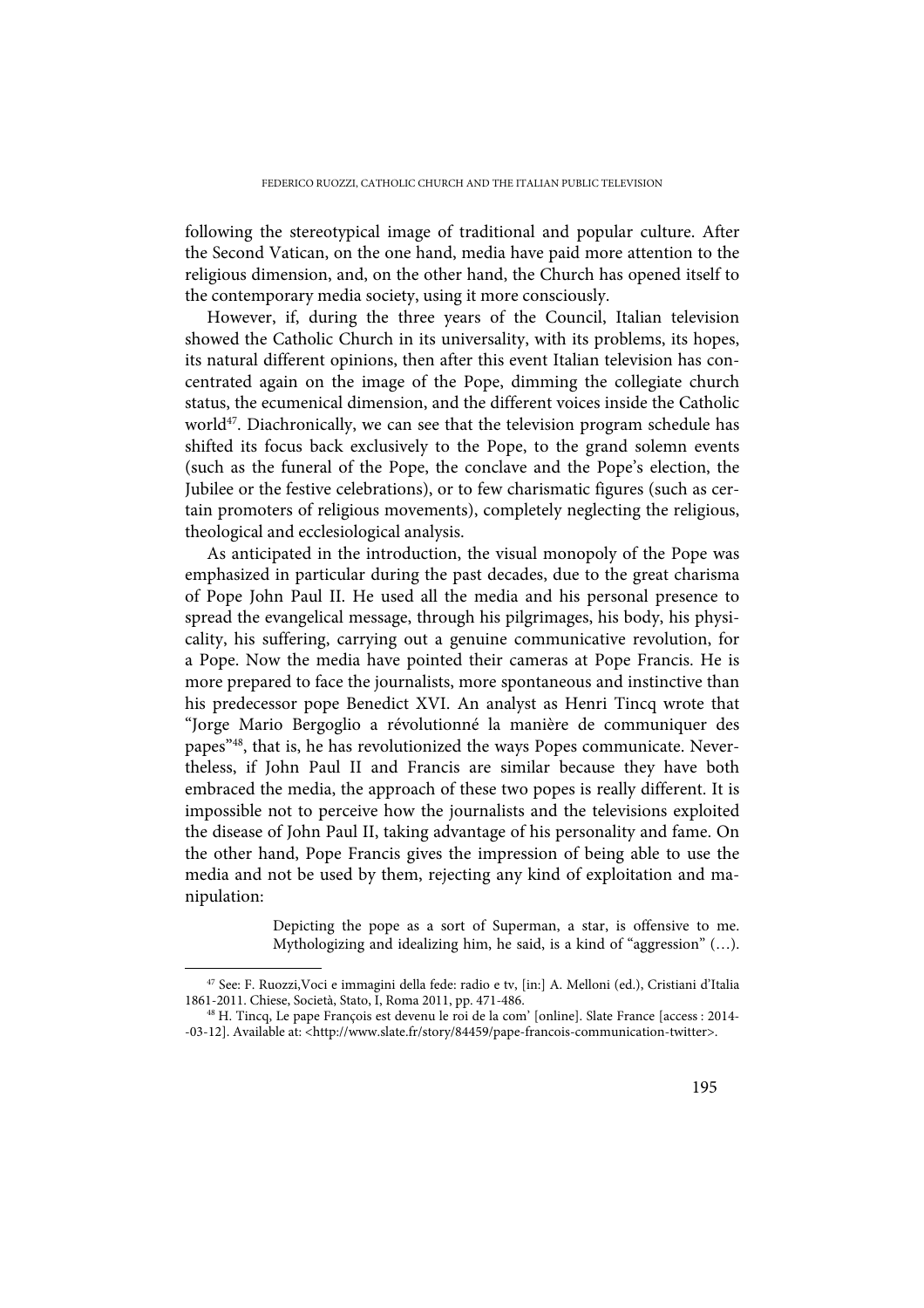The pope is a man who laughs, cries, sleeps calmly and has friends like everyone else. A normal person.

– he said in an interview for the Italian newspaper "Corriere della Sera".

Another interesting case-study that show the recent relationship between Italian TV and Catholic Church is represented by the beatification ceremony of Mother Teresa of Calcutta in St. Peter Square on October 19<sup>th</sup>, 2003: that religious event was also a great media event, broadcast by 77 television channels from 48 different countries. Over 40% of Italian televiewers watched the liturgical ceremony on TV. It had a large share and a great audience. It was the most popular religious broadcast of the year. This celebration exemplifies the typical behaviour of Italian television with respect to religious events, defined by a mixture of holy and profane or secular elements<sup>49</sup>. These holy rites were a driving force for a TV feature about Mother Teresa, broadcast in the evening by the same channel with 11 million televiewers (Madre Teresa, directed by Fabrizio Costa, 176'). In fact, the real ceremony was accompanied by a fictional story so that two different ways to celebrate this Catholic saint were available, which demonstrates a very contemporary approach: a sort of double coronation, one factual and one fictional, in which the real figure was substituted by the fictional character, almost more authentic than the original one.

Religious fictions have been a real success for the Italian television – for both the private and public channels – in particular since 2000, the Jubilee year. It is a phenomenon (in view of its impact on the public and its role in building a collective memory of modern society)<sup>50</sup> which has emerged recently, and which underlines this singularly superficial way of describing the religious dimension. Numerous biopics on Saints, such as Padre Pio, Saint Francis, Saint Anthony, on Lourdes, Fatima and – naturally – the Popes have been aired, all with the characteristic mixture of sacred and profane elements, reaching a large audience (nevertheless, most of these fictions are based on hagiographical reconstructions). The television film on Pope John XXIII was the most watched fiction in 2003, very much like the one on Pope John Paul II, aired shortly after his death. Every great religious event is always accompanied by a TV fiction that thematizes the event itself. The accompanying

<sup>49</sup> M. Buonanno, Cerimonie televisive. La duplice incoronazione di Madre Teresa di Calcutta, [in:] M. Buonanno, L'età della televisione. Esperienze e teorie, Bari 2006.

<sup>&</sup>lt;sup>50</sup> See for examples, the concept "television of memories" formulated by M. Scaglioni, L'immagine come fonte, evento e memoria, [in:] A. Grasso (ed.), Fare storia con la televisione, pp. 17-46.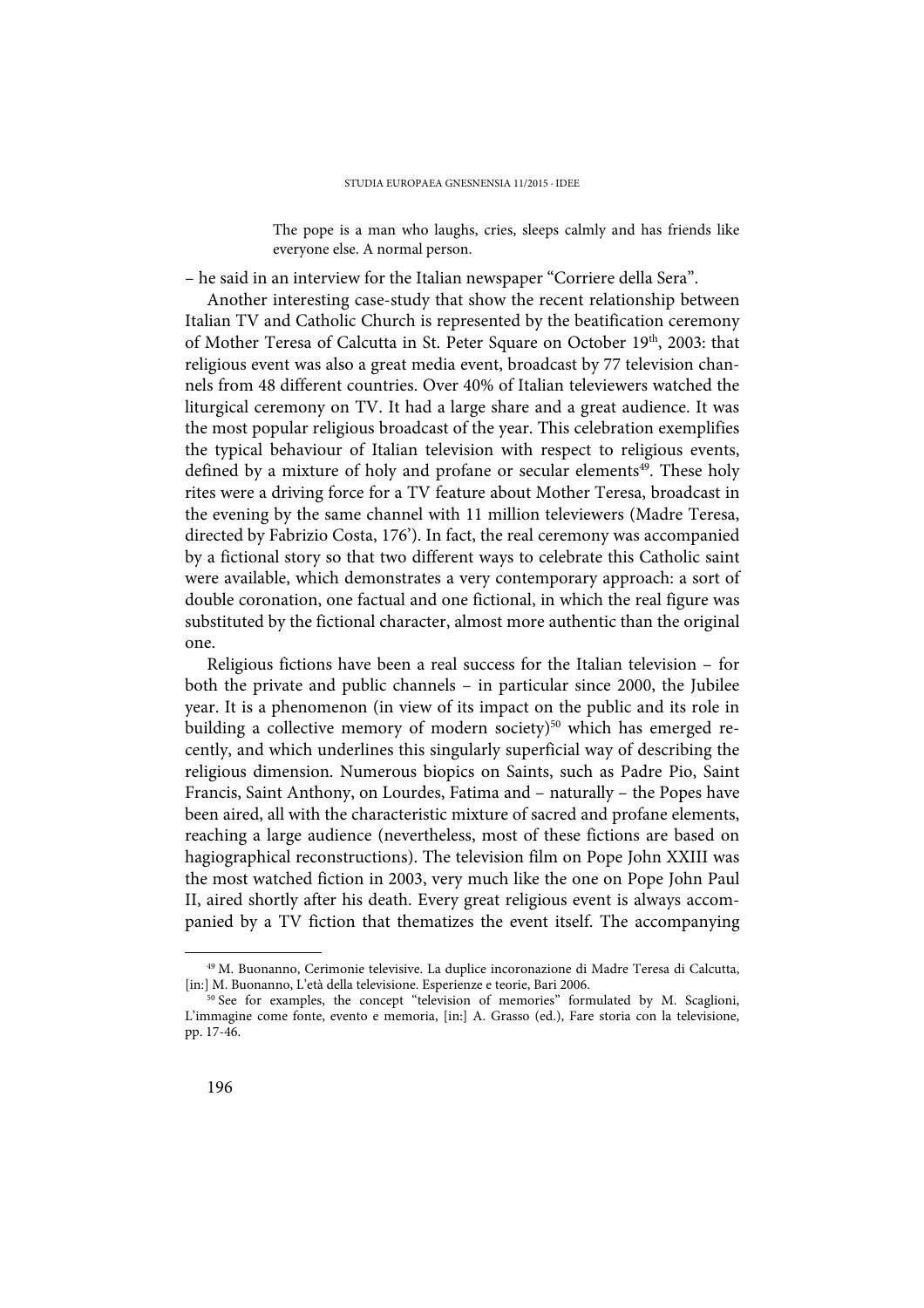feature usually becomes more important than the event it represents by giving the televiewers the coordinates to read, to interpret and to remember it. The biography of Pius XII, for examples, is not the one written by the historians, but the one showed by the TV fiction (Sotto il cielo di Roma, directed by Christian Duguay, with James Cromwell, 2010). This is the reason why some scholars talk about the "television of memories": it is TV that tells people what and how to remember things.

#### **Federico Ruozzi KOŚCIÓŁ KATOLICKI I WŁOSKA TELEWIZJA PUBLICZNA. WIELOLETNIE ZWIĄZKI I SOBOROWE INTERLUDIUM**

#### **Streszczenie**

W ostatnich latach wszystkie religie zaczęły włączać się organizacyjnie w system medialny. Artykuł przedstawia powiązania Kościoła katolickiego z mediami, skupiając się na kwestii telewizyjnych transmisji obrad II Soboru Watykańskiego. Autor przedstawia tło i historię Soboru, a także dzieli się spostrzeżeniami na temat polityki relacjonowania wydarzeń soborowych we włoskiej telewizji publicznej. Jego zdaniem, skupienie uwagi środków masowego przekazu na soborze miało dwojaki wymiar: choć media przekazywały więcej informacji o Kościele niż kiedykolwiek przedtem, jednocześnie wywierały wpływ na debaty ojców soborowych. Artykuł wieńczą uwagi na temat obrazu Kościoła katolickiego we współczesnej telewizji włoskiej.

#### **Bibliography**

Alberigo G., Papa Giovanni (1881-1963), Bologna 2000.

- Alberigo G., Komonchak J.A. (eds. for the English ed.), 1-5, History of Vatican II, Maryknoll-Leuven 1995-2006.
- Ambrosio G., La Chiesa e i media, Milano 1996.

Baragli E., Inter Mirifica, Roma 1969.

Bignell J., Fickers A. (eds.), A European Television History, New York 2009.

Boni F., Il corpo mediale del leader, Roma 2002.

Buonanno M., L'età della televisione. Esperienze e teorie, Roma-Bari 2006.

Câmara H., Vaticano II: Correspondêcia conciliar. Circulares á família do São Joaquim, L.C. Marques (ed.), Obras completas: 1/1, 1962-1964, Istituto dom Helder Câmara, Recife 2004.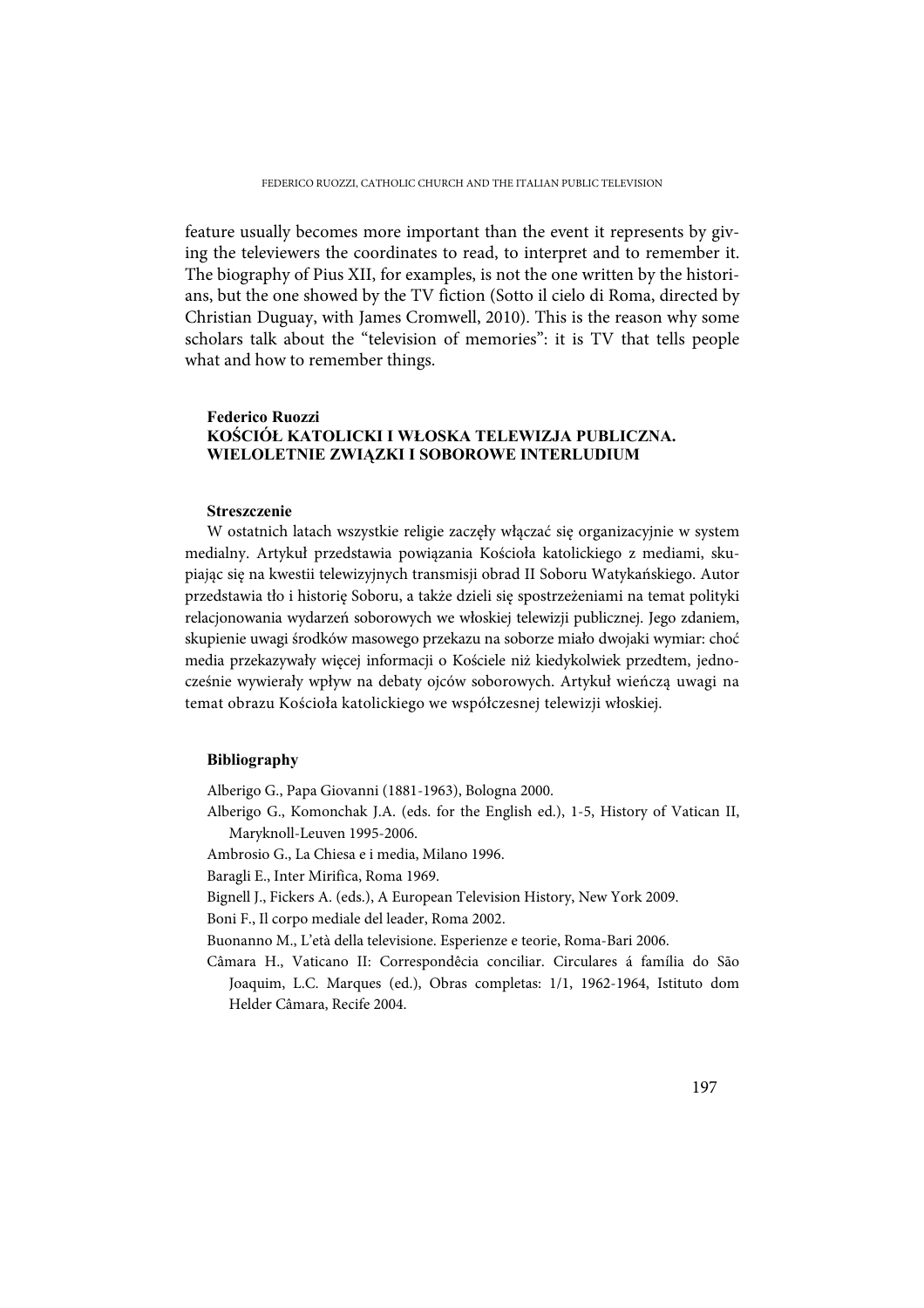- Campbell H.A. (ed.), Digital religion: Understanding religious practice in new media worlds, Abingdon-New York 2013.
- Ceccuti C., Il concilio Vaticano I nella stampa italiana (1869-1870), Roma 1970.
- Congar Y., Mon Journal du Concile, I-II, É. Mathieu (ed.), Paris 2002.
- Chenu M.-D., Notes quotidiennes au Concile, A. Melloni (ed.), Paris 1995.
- Dayan D., Katz E., Media Events. The Live broadcasting of History, Cambridge Mass. 1992.
- Deacy C., Arweck E. (eds.), Exploring Religion and the sacred in a Media Age, Farnham 2009.
- Delporte C., Gervereau L., Maréchal D. (eds.), Quelle est la place des images en histoire?, Paris 2008.
- Echchaibi N., From audio tapes to video blogs: The delocalisation of authority, Islam, Nations and Nationalism 17, 1, 2011, pp. 25-44.
- Eilers F.-J., Inter mirifica in Asia, Concilium 1, 2014, pp. 133-134.
- Eugeni R., Viganò D.E. (eds.), Attraverso lo schermo. Cinema e cultura cattolica in Italia, 1-3, Roma 2006.
- Faggioli M., Vatican II: The Battle for Meaning, New York 2012.
- Fickers A., Johnson C. (eds.), Transnational Television History. A Comparative Approach, London-New York 2012.
- Grasso A. (ed.), Fare storia con la televisione. L'immagine come fonte, come evento, come memoria, Milano 2006.
- Hoover S.M., Religion in the Media Age, London-New York 2006.
- Kochuthara S.G. (ed.), Revisiting Vatican II: 50 Years of Renewal, I, Keynote and Plenary Papers of the DVK International Conference on Vatican II, 31 January-3 February 2013, Bangalore 2014.
- La Valle R., L'opinione pubblica e Giovanni XXIII: Essere giornalisti, Cristianesimo nella Storia 25, 2004, pp. 579-580.
- Lercaro G., Lettere dal concilio 1962-1965, G. Battelli (ed.), Bologna 1980.
- Mazza G. (ed.), Karol Wojtyła, un pontefice in diretta. Sfida e incanto nel rapporto tra Giovanni Paolo II e la tv, Roma 2006.
- Melloni A. (ed.), Giuseppe Dossetti (1913-1996). Studies on an Italian Catholic Reformer. Bologna Lectures 2006, Münster 2008.
- Melloni A., Papa Giovanni. Un cristiano e il suo concilio, Torino 2009.
- Melloni A., Ruggieri G. (eds.), Chi ha paura del Vaticano II?, Roma 2009.
- Meyer B., Moors A. (eds.), Religion, Media, and the Public Sphere, Bloomington 2006.
- O'Malley J., Tradition and Transition. Historical perspectives on Vatican II, Wilmington 1988.